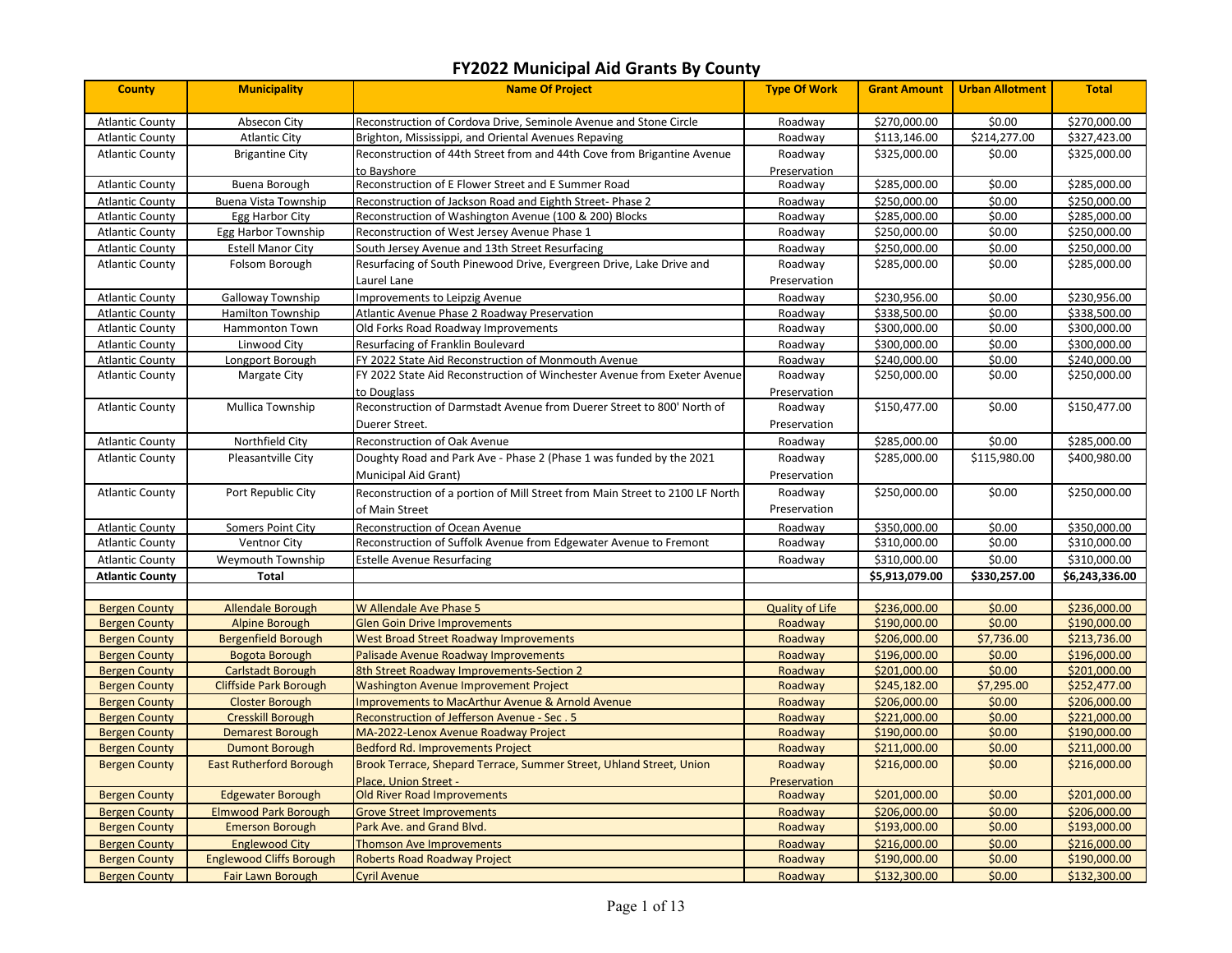| <b>County</b>        | <b>Municipality</b>               | <b>Name Of Project</b>                                                      | <b>Type Of Work</b>        | <b>Grant Amount</b> | <b>Urban Allotment</b> | <b>Total</b> |
|----------------------|-----------------------------------|-----------------------------------------------------------------------------|----------------------------|---------------------|------------------------|--------------|
| <b>Bergen County</b> | <b>Fairview Borough</b>           | <b>Improvements to Seventh Street, Section 2</b>                            | Roadway                    | \$211,000.00        | \$0.00                 | \$211,000.00 |
| <b>Bergen County</b> | Fort Lee Borough                  | <b>Improvements to Harvard Place</b>                                        | Roadway                    | \$206,000.00        | \$0.00                 | \$206,000.00 |
| <b>Bergen County</b> | <b>Franklin Lakes Borough</b>     | Lake Drive and Lily Pond Lane                                               | Roadway                    | \$201,000.00        | \$0.00                 | \$201,000.00 |
| <b>Bergen County</b> | <b>Garfield City</b>              | <b>Midland Avenue Sidewalk Improvements</b>                                 | <b>Pedestrian Safety</b>   | \$236,000.00        | \$16,441.00            | \$252,441.00 |
| <b>Bergen County</b> | <b>Glen Rock Borough</b>          | Doremus Avenue Improvement Project                                          | Roadway                    | \$201,000.00        | \$0.00                 | \$201,000.00 |
| <b>Bergen County</b> | <b>Hackensack City</b>            | <b>Summit Ave Roadway Improvement</b>                                       | Roadway                    | \$236,000.00        | \$30,341.00            | \$266,341.00 |
| <b>Bergen County</b> | <b>Harrington Park Borough</b>    | Norma Road Roadway Improvements                                             | Roadway                    | \$190,000.00        | \$0.00                 | \$190,000.00 |
| <b>Bergen County</b> | <b>Hasbrouck Heights Borough</b>  | <b>Paterson Avenue Improvements</b>                                         | Roadway                    | \$201,000.00        | \$0.00                 | \$201,000.00 |
| <b>Bergen County</b> | <b>Haworth Borough</b>            | Lake Shore Drive and Madison Avenue Improvements                            | Roadway                    | \$211,000.00        | \$0.00                 | \$211,000.00 |
| <b>Bergen County</b> | <b>Hillsdale Borough</b>          | Reconstruction of Horizon Terr, Mountainview Terr, Shade Side Ln, Alpine    | Roadway                    | \$201,000.00        | \$0.00                 | \$201,000.00 |
|                      |                                   | Terr, Sierra Ct,                                                            | Preservation               |                     |                        |              |
| <b>Bergen County</b> | Ho-Ho-Kus Borough                 | <b>Resurfacing of West Saddle River Road</b>                                | Roadway                    | \$202,000.00        | \$0.00                 | \$202,000.00 |
| <b>Bergen County</b> | Leonia Borough                    | Van Orden Ave, Christie Heights St, Leyland Drive Improvements              | Roadway                    | \$211,000.00        | \$0.00                 | \$211,000.00 |
| <b>Bergen County</b> | Little Ferry Borough              | <b>Improvement of Wilson Street</b>                                         | Roadway                    | \$211,000.00        | \$0.00                 | \$211,000.00 |
| <b>Bergen County</b> | Lodi Borough                      | <b>Redstone Lane and Branca Court Improvements</b>                          | Roadway                    | \$211,000.00        | \$6,931.00             | \$217,931.00 |
| <b>Bergen County</b> | <b>Lyndhurst Township</b>         | <b>Court Ave Phase 1</b>                                                    | Roadway                    | \$211,000.00        | \$0.00                 | \$211,000.00 |
| <b>Bergen County</b> | <b>Mahwah Township</b>            | <b>Improvements to Airmount Road</b>                                        | Roadway                    | \$226,000.00        | \$0.00                 | \$226,000.00 |
| <b>Bergen County</b> | <b>Maywood Borough</b>            | <b>Briarcliff Avenue Drainage Improvements</b>                              | Roadway                    | \$221,000.00        | \$0.00                 | \$221,000.00 |
| <b>Bergen County</b> | <b>Midland Park Borough</b>       | Resurfacing of Franklin Avenue, Section 1                                   | Roadway                    | \$193,000.00        | \$0.00                 | \$193,000.00 |
| <b>Bergen County</b> | <b>Montvale Borough</b>           | Summit Avenue Roadway Project                                               | Roadway                    | \$196,000.00        | \$0.00                 | \$196,000.00 |
| <b>Bergen County</b> | <b>Moonachie Borough</b>          | <b>Reconstruction of Grand Street - Section 2</b>                           | Roadway                    | \$211,000.00        | \$0.00                 | \$211,000.00 |
| <b>Bergen County</b> | <b>New Milford Borough</b>        | <b>Graphic Blvd. Improvement Project</b>                                    | Roadway                    | \$196,000.00        | \$0.00                 | \$196,000.00 |
| <b>Bergen County</b> | North Arlington Borough           | Bogle Ave, Boston Ave, Elm St                                               | Roadway                    | \$206,000.00        | \$0.00                 | \$206,000.00 |
| <b>Bergen County</b> | Northvale Borough                 | Veterans Drive Roadway Project                                              | Roadway                    | \$216,000.00        | \$0.00                 | \$216,000.00 |
| <b>Bergen County</b> | Norwood Borough                   | <b>Walnut Street Improvements</b>                                           | Roadway                    | \$221,000.00        | \$0.00                 | \$221,000.00 |
| <b>Bergen County</b> | <b>Oakland Borough</b>            | <b>Improvements to Seminole Avenue, Phase II</b>                            | Roadway                    | \$206,000.00        | \$0.00                 | \$206,000.00 |
| <b>Bergen County</b> | <b>Old Tappan Borough</b>         | Russell Avenue (Section 6), Irving Street (Section 6) and Howard Drive      | Roadway                    | \$231,000.00        | \$0.00                 | \$231,000.00 |
| <b>Bergen County</b> | <b>Oradell Borough</b>            | <b>Prospect Avenue Improvement Project - Phase III</b>                      | Roadway                    | \$216,000.00        | \$0.00                 | \$216,000.00 |
| <b>Bergen County</b> | <b>Palisades Park Borough</b>     | <b>Broad Avenue Streetscape Project</b>                                     | <b>Quality of Life</b>     | \$193,000.00        | \$0.00                 | \$193,000.00 |
| <b>Bergen County</b> | <b>Paramus Borough</b>            | Spring Valley Road and Forest Ave Improvements                              | Roadway                    | \$231,000.00        | \$0.00                 | \$231,000.00 |
| <b>Bergen County</b> | Park Ridge Borough                | North 5th Street - Colony Avenue to West Grand Avenue                       | Roadway                    | \$206,000.00        | \$0.00                 | \$206,000.00 |
| <b>Bergen County</b> | <b>Ramsey Borough</b>             | <b>Island Avenue (Section 6) and Williams Drive</b>                         | Roadway                    | \$206,000.00        | \$0.00                 | \$206,000.00 |
| <b>Bergen County</b> | <b>Ridgefield Borough</b>         | inden Avenue Improvement Project                                            | Roadway                    | \$206,000.00        | \$0.00                 | \$206,000.00 |
| <b>Bergen County</b> | <b>Ridgefield Park Village</b>    | Overpeck Ave, Preston St, and E. Grand Ave Improvements                     | Roadway                    | \$211,000.00        | \$0.00                 | \$211,000.00 |
| <b>Bergen County</b> | <b>Ridgewood Village</b>          | <b>North Monroe Street Resurfacing</b>                                      | Roadway                    | \$226,000.00        | \$0.00                 | \$226,000.00 |
| <b>Bergen County</b> | <b>River Edge Borough</b>         | <b>Bogert Road (Section 6)</b>                                              | Roadway                    | \$221,000.00        | \$0.00                 | \$221,000.00 |
| <b>Bergen County</b> | <b>River Vale Township</b>        | Reconstruction of Dorchester Drive and Colonial Road                        | Roadway                    | \$201,000.00        | \$0.00                 | \$201,000.00 |
| <b>Bergen County</b> | <b>Rochelle Park Township</b>     | <b>Howard Avenue Improvements</b>                                           | Roadway                    | \$201,000.00        | \$0.00                 | \$201,000.00 |
| <b>Bergen County</b> | <b>Rockleigh Borough</b>          | Rockleigh Road Roadway Improvements-Section 6                               | Roadway                    | \$136,400.00        | \$0.00                 | \$136,400.00 |
| <b>Bergen County</b> | <b>Rutherford Borough</b>         | W Newell Lincoln Woodland                                                   | Roadway                    | \$206,000.00        | \$0.00                 | \$206,000.00 |
| <b>Bergen County</b> | <b>Saddle Brook Township</b>      | <b>Cambridge Avenue</b>                                                     | Roadway                    | \$216,000.00        | \$0.00                 | \$216,000.00 |
| <b>Bergen County</b> | Saddle River Borough              | <b>Twin Brooks Road Culvert Replacement</b>                                 | <b>Bridge Preservation</b> | \$216,000.00        | \$0.00                 | \$216,000.00 |
| <b>Bergen County</b> | <b>South Hackensack Township</b>  | <b>Huyler Street Promenade Project</b>                                      | <b>Quality of Life</b>     | \$221,000.00        | \$0.00                 | \$221,000.00 |
| <b>Bergen County</b> | <b>Teaneck Township</b>           | <b>Resurfacing of Columbus Drive</b>                                        | Roadway                    | \$201,000.00        | \$0.00                 | \$201,000.00 |
| <b>Bergen County</b> | <b>Tenafly Borough</b>            | <b>Highwood Avenue Roadway Project</b>                                      | Roadway                    | \$206,000.00        | \$0.00                 | \$206,000.00 |
| <b>Bergen County</b> | <b>Upper Saddle River Borough</b> | <b>Improvements to Pleasant Avenue</b>                                      | Roadway                    | \$206,000.00        | \$0.00                 | \$206,000.00 |
| <b>Bergen County</b> | <b>Waldwick Borough</b>           | Improvements to East Prospect Street, Phase II; Centre Street to New Jersey | Roadway                    | \$211,000.00        | \$0.00                 | \$211,000.00 |
|                      |                                   | <b>State Highway</b>                                                        | Preservation               |                     |                        |              |
| <b>Bergen County</b> | <b>Wallington Borough</b>         | Union Blvd & Locust Ave Phase 1                                             | <b>Quality of Life</b>     | \$236,000.00        | \$0.00                 | \$236,000.00 |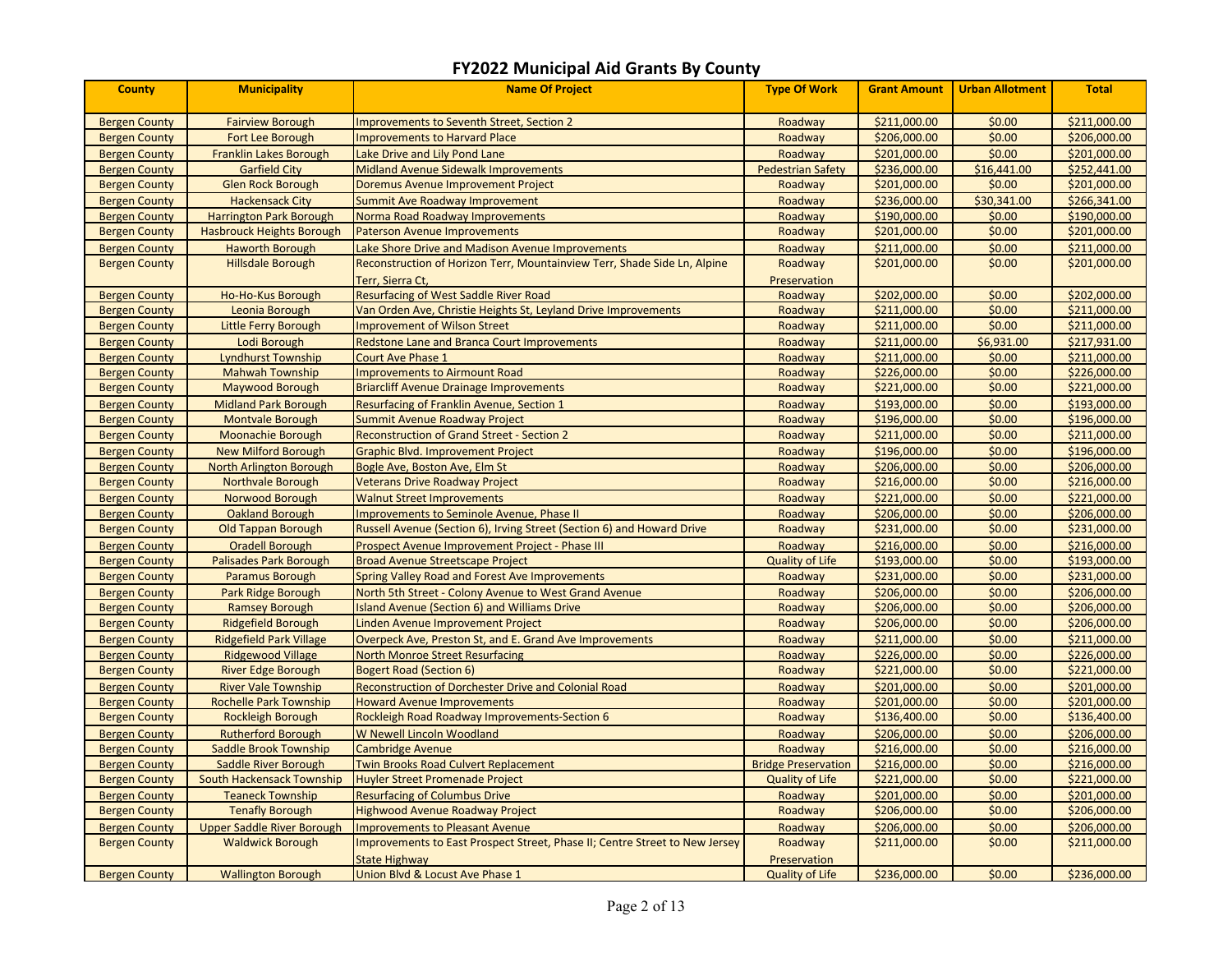| <b>County</b>            | <b>Municipality</b>            | <b>Name Of Project</b>                                                    | <b>Type Of Work</b>   | <b>Grant Amount</b> | <b>Urban Allotment</b> | <b>Total</b>    |
|--------------------------|--------------------------------|---------------------------------------------------------------------------|-----------------------|---------------------|------------------------|-----------------|
| <b>Bergen County</b>     | <b>Washington Township</b>     | <b>Improvements to Lafayette Avenue &amp; Hickory Street</b>              | Roadway               | \$211,000.00        | \$0.00                 | \$211,000.00    |
| <b>Bergen County</b>     | <b>Westwood Borough</b>        | Improvements to Lafayette Avenue & Adams Court                            | Roadway               | \$173,500.00        | \$0.00                 | \$173,500.00    |
| <b>Bergen County</b>     | <b>Woodcliff Lake Borough</b>  | <b>Glen Road Improvement Project</b>                                      | Roadway               | \$206,000.00        | \$0.00                 | \$206,000.00    |
| <b>Bergen County</b>     | <b>Wood-Ridge Borough</b>      | <b>Highland Avenue Improvements</b>                                       | Roadway               | \$201,000.00        | \$0.00                 | \$201,000.00    |
| <b>Bergen County</b>     | <b>Wyckoff Township</b>        | <b>Improvements to Grandview Avenue</b>                                   | <b>Roadway Safety</b> | \$193,000.00        | \$0.00                 | \$193,000.00    |
| <b>Bergen County</b>     | <b>Total</b>                   |                                                                           |                       | \$14,277,382.00     | \$68,744.00            | \$14,346,126.00 |
|                          |                                |                                                                           |                       |                     |                        |                 |
| <b>Burlington County</b> | <b>Bass River Township</b>     | Bowers Lane & South Maple Ave Reconstruction                              | Roadway               | \$270,000.00        | \$0.00                 | \$270,000.00    |
| <b>Burlington County</b> | <b>Beverly City</b>            | Laurel Street Improvements                                                | Roadway               | \$270,000.00        | \$0.00                 | \$270,000.00    |
| <b>Burlington County</b> | <b>Bordentown City</b>         | FY 2022 NJDOT Resurfacing of Carpenter St, Myrtle Ave, Borden St, Leyden  | Roadway               | \$215,000.00        | \$0.00                 | \$215,000.00    |
|                          |                                | Ave & Hopkinson                                                           | Preservation          |                     |                        |                 |
| <b>Burlington County</b> | <b>Bordentown Township</b>     | Williamsburg/Holloway Resurfacing Project                                 | Roadway               | \$185,000.00        | \$0.00                 | \$185,000.00    |
| <b>Burlington County</b> | <b>Burlington City</b>         | Riverbank Drive Improvements et al                                        | Roadway               | \$310,000.00        | \$0.00                 | \$310,000.00    |
| <b>Burlington County</b> | <b>Burlington Township</b>     | Mill and Overlay of Oxmead Road- Jacksonville Road (County Rt 670) to 525 | Roadway               | \$235,000.00        | \$0.00                 | \$235,000.00    |
|                          |                                | LF North of                                                               | Preservation          |                     |                        |                 |
| <b>Burlington County</b> | Chesterfield Township          | Sykesville Road-Phase IV                                                  | Roadway               | \$175,000.00        | \$0.00                 | \$175,000.00    |
| <b>Burlington County</b> | Cinnaminson Township           | FY 2022 NJDOT Trust Fund Reconstruction of Kern Street                    | Roadway               | \$185,000.00        | \$0.00                 | \$185,000.00    |
| <b>Burlington County</b> | Delanco Township               | Delanco 2022 Road Program Vine St., Cedar St., & Maple Ave. Roadway       | Roadway               | \$150,000.00        | \$0.00                 | \$150,000.00    |
|                          |                                | Improvement Project                                                       | Preservation          |                     |                        |                 |
| <b>Burlington County</b> | Delran Township                | Haines Mill Road Improvements 2022                                        | Roadway               | \$175,000.00        | \$0.00                 | \$175,000.00    |
| <b>Burlington County</b> | Eastampton Township            | Knightsbridge Road Improvements                                           | Roadway               | \$175,000.00        | \$0.00                 | \$175,000.00    |
| <b>Burlington County</b> | <b>Edgewater Park Township</b> | Woodlane Road Phase II                                                    | Roadway               | \$295,000.00        | \$0.00                 | \$295,000.00    |
| <b>Burlington County</b> | Evesham Township               | Improvements to Crown Royal Parkway                                       | Roadway               | \$270,000.00        | \$0.00                 | \$270,000.00    |
| <b>Burlington County</b> | Fieldsboro Borough             | FY2022 Municipal Aid Program - Union Street Phase III                     | Roadway               | \$165,000.00        | \$0.00                 | \$165,000.00    |
| <b>Burlington County</b> | Florence Township              | Ninth Street Improvements;                                                | Roadway               | \$235,000.00        | \$0.00                 | \$235,000.00    |
| <b>Burlington County</b> | <b>Hainesport Township</b>     | Pulaski Ave, Laurel Ridge & Fenimore Roads Improvements                   | Roadway               | \$185,000.00        | \$0.00                 | \$185,000.00    |
| <b>Burlington County</b> | Lumberton Township             | Black Pine Lane and Norway Drive Improvements                             | Roadway               | \$195,000.00        | \$0.00                 | \$195,000.00    |
| <b>Burlington County</b> | <b>Mansfield Township</b>      | FY 2022 NJDOT Trust Fund Resurfacing of Island Road                       | Roadway               | \$195,000.00        | \$0.00                 | \$195,000.00    |
| <b>Burlington County</b> | Maple Shade Township           | Gradwell Avenue and Anna Avenue Improvements                              | Roadway               | \$235,000.00        | \$0.00                 | \$235,000.00    |
| <b>Burlington County</b> | Medford Lakes Borough          | Mohawk Trail Bikeway Improvements Phase I                                 | Bikeways              | \$325,000.00        | \$0.00                 | \$325,000.00    |
| <b>Burlington County</b> | Medford Township               | Eayrestown Road Improvements                                              | Roadway               | \$340,606.00        | \$0.00                 | \$340,606.00    |
| <b>Burlington County</b> | Moorestown Township            | Cox Rd and McElwee Rd Improvements                                        | Roadway               | \$185,000.00        | \$0.00                 | \$185,000.00    |
| <b>Burlington County</b> | Mount Holly Township           | Levis Drive and Grant Street Improvements                                 | Roadway               | \$270,000.00        | \$36,471.00            | \$306,471.00    |
| <b>Burlington County</b> | Mount Laurel Township          | <b>Hooton Road Improvements</b>                                           | Roadway               | \$235,000.00        | \$0.00                 | \$235,000.00    |
| <b>Burlington County</b> | New Hanover Township           | Hockamick Road-Phase III                                                  | Roadway               | \$211,000.00        | \$0.00                 | \$211,000.00    |
| <b>Burlington County</b> | North Hanover Township         | Schoolhouse Road Phase IV                                                 | Roadway               | \$155,000.00        | \$0.00                 | \$155,000.00    |
| <b>Burlington County</b> | Palmyra Borough                | Walnut Street and W. Henry Street Resurfacing                             | Roadway               | \$310,000.00        | \$0.00                 | \$310,000.00    |
| <b>Burlington County</b> | Pemberton Borough              | <b>Egbert Street Roadway Improvements</b>                                 | Roadway               | \$235,000.00        | \$0.00                 | \$235,000.00    |
| <b>Burlington County</b> | Pemberton Township             | South Lakeshore Drive Phase III                                           | Roadway               | \$270,000.00        | \$27,362.00            | \$297,362.00    |
| <b>Burlington County</b> | Riverside Township             | Reconstruction of Washington Street                                       | Roadway               | \$325,000.00        | \$0.00                 | \$325,000.00    |
| <b>Burlington County</b> | <b>Shamong Township</b>        | Grassy Lake Road Phase IV                                                 | Roadway               | \$165,000.00        | \$0.00                 | \$165,000.00    |
| <b>Burlington County</b> | Southampton Township           | Ridge Road Improvements                                                   | Roadway               | \$215,000.00        | \$0.00                 | \$215,000.00    |
| <b>Burlington County</b> | Springfield Township           | Jobstown-Juliustown Road                                                  | Roadway               | \$233,000.00        | \$0.00                 | \$233,000.00    |
| <b>Burlington County</b> | <b>Tabernacle Township</b>     | Pricketts Mill Road                                                       | Roadway               | \$215,000.00        | \$0.00                 | \$215,000.00    |
| <b>Burlington County</b> | Washington Township            | 2022 State Aid Improvement of Old Church Road - Phase II                  | Roadway               | \$175,000.00        | \$0.00                 | \$175,000.00    |
| <b>Burlington County</b> | <b>Westampton Township</b>     | Greenwich Drive from Quail Hollow Drive to Greenwich Drive                | Roadway               | \$295,000.00        | \$0.00                 | \$295,000.00    |
| <b>Burlington County</b> | Willingboro Township           | Bradford Lane, Blueberry Lane, Buckingham Drive Road Improvements         | Roadway               | \$235,000.00        | \$100,905.00           | \$335,905.00    |
| <b>Burlington County</b> | <b>Woodland Township</b>       | Panama Road Resurfacing                                                   | Roadway               | \$215,000.00        | \$0.00                 | \$215,000.00    |
| <b>Burlington County</b> | Wrightstown Borough            | Resurfacing of Platt Ave., Francis Street and McGuaire Street             | Roadway               | \$165,000.00        | \$0.00                 | \$165,000.00    |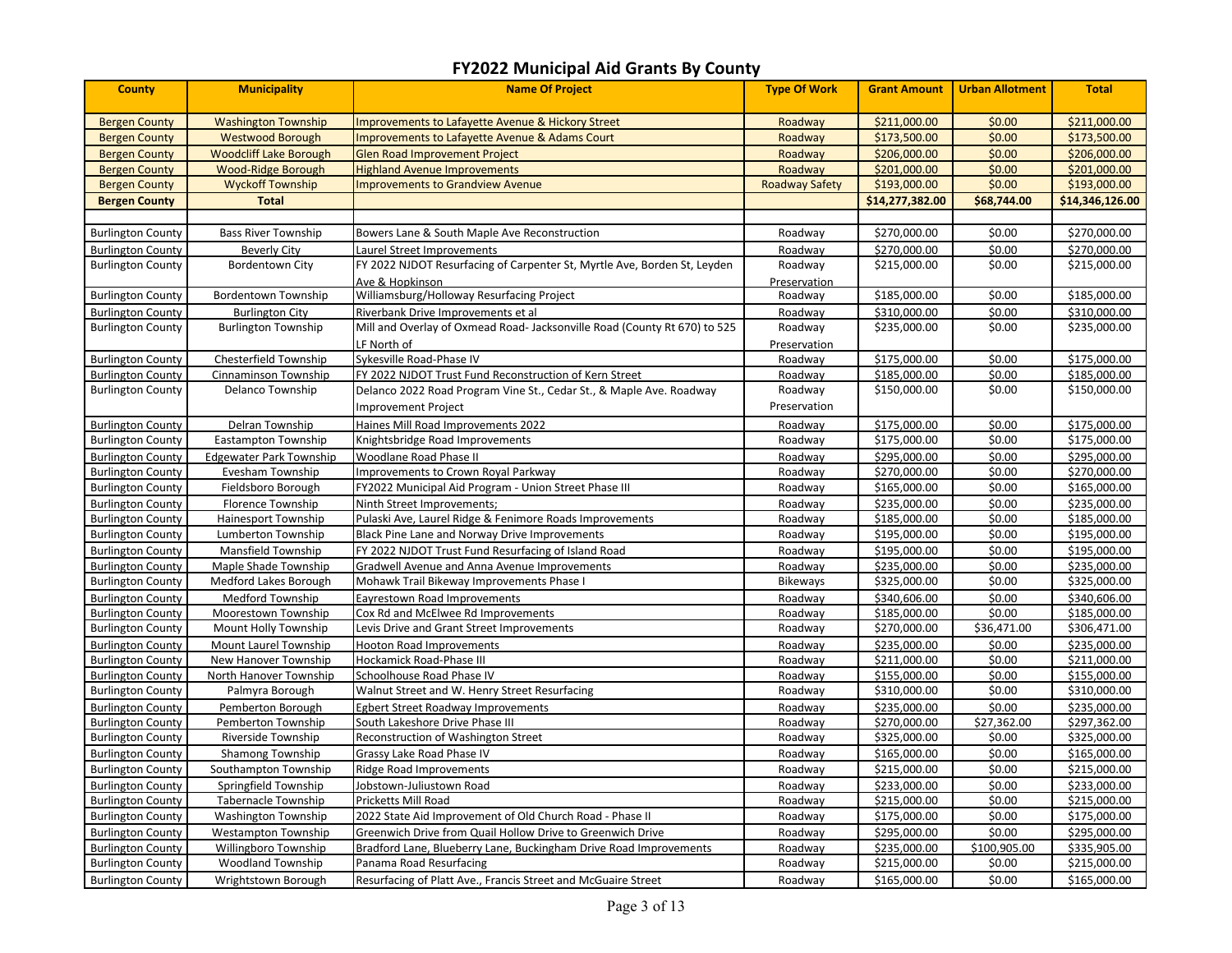| <b>County</b>            | <b>Municipality</b>           | <b>Name Of Project</b>                                                   | <b>Type Of Work</b> | <b>Grant Amount</b> | <b>Urban Allotment</b> | <b>Total</b>   |
|--------------------------|-------------------------------|--------------------------------------------------------------------------|---------------------|---------------------|------------------------|----------------|
| <b>Burlington County</b> | <b>Total</b>                  |                                                                          |                     | \$8,894,606.00      | \$164,738.00           | \$9,059,344.00 |
|                          |                               |                                                                          |                     |                     |                        |                |
| <b>Camden County</b>     | <b>Audubon Borough</b>        | Reconstruction of E. Pine Street - Phase II & Hampshire Avenue           | Roadway             | \$240,000.00        | \$0.00                 | \$240,000.00   |
| <b>Camden County</b>     | <b>Audubon Park Borough</b>   | Roadway Improvements to Pelican Drive                                    | Roadway             | \$176,293.00        | \$0.00                 | \$176,293.00   |
| <b>Camden County</b>     | <b>Barrington Borough</b>     | Roadway Improvements to Austin Avenue, Phase 2                           | Roadway             | \$203,303.00        | \$0.00                 | \$203,303.00   |
| <b>Camden County</b>     | <b>Bellmawr Borough</b>       | <b>Reconstruction of Devenney Drive</b>                                  | Roadway             | \$230,000.00        | \$0.00                 | \$230,000.00   |
| <b>Camden County</b>     | <b>Berlin Borough</b>         | Berlin Borough 2022 Road Program                                         | Roadway             | \$250,000.00        | \$0.00                 | \$250,000.00   |
| <b>Camden County</b>     | <b>Berlin Township</b>        | <b>Krumm Avenue and Oak Avenue Improvements</b>                          | Roadway             | \$275,000.00        | \$0.00                 | \$275,000.00   |
| <b>Camden County</b>     | <b>Brooklawn Borough</b>      | Reconstruction of Fourth Street, Phase 2                                 | Roadway             | \$230,000.00        | \$0.00                 | \$230,000.00   |
| <b>Camden County</b>     | <b>Camden City</b>            | <b>FY2022 Resurfacing of Various Streets</b>                             | Roadway             | \$302,553.00        | \$761,669.00           | \$1,064,222.00 |
| <b>Camden County</b>     | <b>Cherry Hill Township</b>   | Chapel Ave Resurfacing & Safety Imp.                                     | Roadway             | \$240,000.00        | \$0.00                 | \$240,000.00   |
| <b>Camden County</b>     | <b>Chesilhurst Borough</b>    | Reconstruction of Zimmerman Avenue-Phase II & 6th Avenue                 | Roadway             | \$215,000.00        | \$0.00                 | \$215,000.00   |
| <b>Camden County</b>     | <b>Clementon Borough</b>      | Reconstruction of Wade Avenue & Fulton Avenue                            | Roadway             | \$220,000.00        | \$0.00                 | \$220,000.00   |
| <b>Camden County</b>     | <b>Collingswood Borough</b>   | <b>Improvements to Lees Avenue</b>                                       | Roadway             | \$275,000.00        | \$0.00                 | \$275,000.00   |
| <b>Camden County</b>     | Gibbsboro Borough             | MA-2022 Road Maintenance Program to include overlay of Central Road,     | Roadway             | \$240,000.00        | \$0.00                 | \$240,000.00   |
|                          |                               | <b>Iohnson Road and</b>                                                  | Preservation        |                     |                        |                |
| <b>Camden County</b>     | <b>Gloucester City</b>        | Barlow Ave., Park Ave, and Barnard Ave. Improvements                     | Roadway             | \$275,000.00        | \$56,907.00            | \$331,907.00   |
| <b>Camden County</b>     | <b>Gloucester Township</b>    | <b>Johnson Road Reconstruction - Phase 2</b>                             | Roadway             | \$260,000.00        | \$127,538.00           | \$387,538.00   |
| <b>Camden County</b>     | <b>Haddon Heights Borough</b> | Reconstruction of St. Martins Avenue - Phase II, Wynnefield Avenue, and  | Roadway             | \$250,000.00        | \$0.00                 | \$250,000.00   |
|                          |                               | <b>New Jersey Avenue</b>                                                 | Preservation        |                     |                        |                |
| <b>Camden County</b>     | <b>Haddon Township</b>        | <b>Restoration of Stratford Avenue, Phase 2</b>                          | Roadway             | \$230,000.00        | \$0.00                 | \$230,000.00   |
| <b>Camden County</b>     | <b>Haddonfield Borough</b>    | <b>Improvements to Hickory Lane</b>                                      | Roadway             | \$230,000.00        | \$0.00                 | \$230,000.00   |
| <b>Camden County</b>     | Hi-Nella Borough              | Resurfacing, Repairs, Storm Drainage - Minnetonka Rd. from Minnehaha Rd. | Roadway             | \$230,000.00        | \$0.00                 | \$230,000.00   |
|                          |                               | to Wakonda                                                               | Preservation        |                     |                        |                |
| <b>Camden County</b>     | Laurel Springs Borough        | Poplar Avenue & Washington Avenue Laurel Springs 2022 Roadway            | Roadway             | \$167,769.00        | \$0.00                 | \$167,769.00   |
|                          |                               | <b>Improvement Project</b>                                               | Preservation        |                     |                        |                |
| <b>Camden County</b>     | Lawnside Borough              | Lawnside Bike Path Construction                                          | <b>Bikeways</b>     | \$285,000.00        | \$0.00                 | \$285,000.00   |
| <b>Camden County</b>     | <b>Lindenwold Borough</b>     | <b>Reconstruction of Cooper Avenue</b>                                   | Roadway             | \$218,524.00        | \$132,244.00           | \$350,768.00   |
| <b>Camden County</b>     | <b>Magnolia Borough</b>       | Reconstruction of N. Albertson Avenue, E. Washington Avenue, & E.        | Roadway             | \$220,000.00        | \$0.00                 | \$220,000.00   |
|                          |                               | Jefferson Avenue                                                         | Preservation        |                     |                        |                |
| <b>Camden County</b>     | <b>Merchantville Borough</b>  | Merchantville 2022 Road Program                                          | Roadway             | \$220,000.00        | \$0.00                 | \$220,000.00   |
| <b>Camden County</b>     | <b>Mount Ephraim Borough</b>  | Lake Street, Phase 2                                                     | Roadway             | \$230,000.00        | \$0.00                 | \$230,000.00   |
| <b>Camden County</b>     | Oaklyn Borough                | W. Oakland Avenue Roadway Reconstruction Project                         | Roadway             | \$230,000.00        | \$0.00                 | \$230,000.00   |
| <b>Camden County</b>     | Pennsauken Township           | FY22 NJDOT MA Resurfacing of Clayton, Caroline, Gaumer, Peabody,         | Roadway             | \$275,000.00        | \$75,588.00            | \$350,588.00   |
|                          |                               | <b>Plymouth, Sinkinson</b>                                               | Preservation        |                     |                        |                |
| <b>Camden County</b>     | <b>Pine Hill Borough</b>      | <b>Improvements to Country Club Road</b>                                 | Roadway             | \$230,000.00        | \$0.00                 | \$230,000.00   |
| <b>Camden County</b>     | <b>Runnemede Borough</b>      | Reconstruction of Forrest Avenue, Manor Court, & Bowers Avenue           | Roadway             | \$240,000.00        | \$0.00                 | \$240,000.00   |
| <b>Camden County</b>     | <b>Somerdale Borough</b>      | Reconstruction of Chestnut Avenue and Parkview Avenue                    | Roadway             | \$250,000.00        | \$0.00                 | \$250,000.00   |
| <b>Camden County</b>     | <b>Stratford Borough</b>      | Reconstruction of Central Avenue & Kirkwood Avenue - Phase II            | Roadway             | \$240,000.00        | \$0.00                 | \$240,000.00   |
| <b>Camden County</b>     | <b>Voorhees Township</b>      | Laurel Oak Road Phase I Improvements                                     | Roadway             | \$295,000.00        | \$0.00                 | \$295,000.00   |
| <b>Camden County</b>     | <b>Waterford Township</b>     | Dayton Avenue and Church Street Waterford 2022 Road Improvement          | Roadway             | \$229,057.00        | \$0.00                 | \$229,057.00   |
| <b>Camden County</b>     | <b>Winslow Township</b>       | <b>Oak Forest Pavement Preservation</b>                                  | Roadway             | \$184,686.00        | \$94,265.00            | \$278,951.00   |
| <b>Camden County</b>     | <b>Woodlynne Borough</b>      | Reconstruction of Parker Avenue, Evergreen Avenue, & 4th Street          | Roadway             | \$240,000.00        | \$0.00                 | \$240,000.00   |
| <b>Camden County</b>     | <b>Total</b>                  |                                                                          |                     | \$8,327,185.00      | \$1,248,211.00         | \$9,575,396.00 |
|                          |                               |                                                                          |                     |                     |                        |                |
| Cape May County          | Avalon Borough                | Reconstruction of Dune Drive (Southbound Lane) 74th St. to 76th St.      | Roadway             | \$150,000.00        | \$0.00                 | \$150,000.00   |
| Cape May County          | Cape May City                 | Phase (6) Reconstruction of Pennsylvania Avenue                          | Roadway             | \$185,000.00        | \$0.00                 | \$185,000.00   |
| Cape May County          | Cape May Point Borough        | Harvard Avenue                                                           | Roadway             | \$160,000.00        | \$0.00                 | \$160,000.00   |
| Cape May County          | Dennis Township               | Sunny Lane and Shady Lane Resurfacing                                    | Roadway             | \$150,000.00        | \$0.00                 | \$150,000.00   |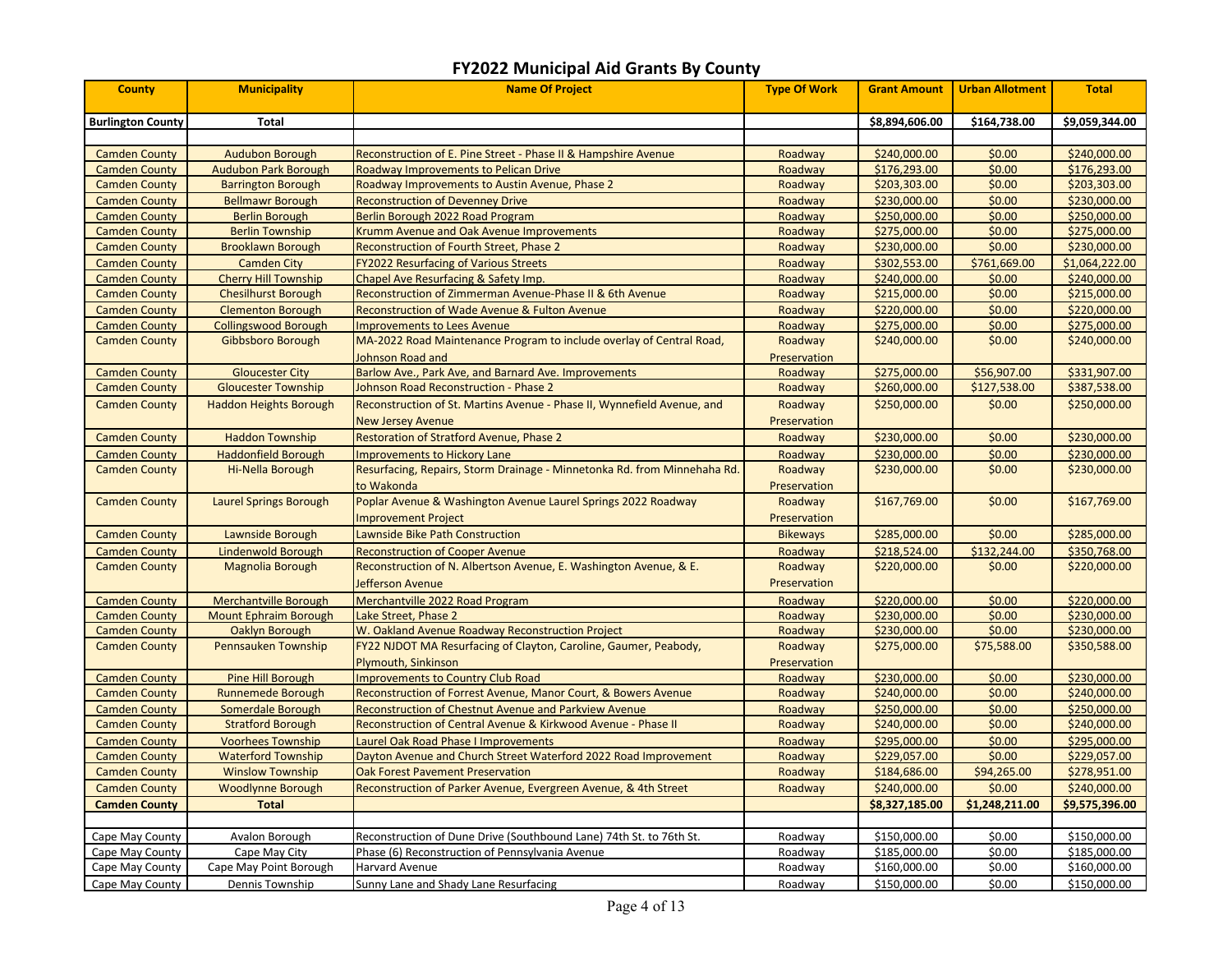| <b>County</b>          | <b>Municipality</b>             | <b>Name Of Project</b>                                                         | <b>Type Of Work</b> | <b>Grant Amount</b> | <b>Urban Allotment</b> | <b>Total</b>   |
|------------------------|---------------------------------|--------------------------------------------------------------------------------|---------------------|---------------------|------------------------|----------------|
| Cape May County        | Lower Township                  | <b>Reconstruction of Fire Lane</b>                                             | Roadway             | \$170,000.00        | \$0.00                 | \$170,000.00   |
| Cape May County        | Middle Township                 | Walsh Avenue and South 3rd Street Roadway Improvements                         | Roadway             | \$170,000.00        | \$0.00                 | \$170,000.00   |
| Cape May County        | North Wildwood City             | Reconstruction of Atlantic Avenue                                              | Roadway             | \$185,000.00        | \$0.00                 | \$185,000.00   |
| Cape May County        | Ocean City                      | West Avenue North Street - 9th Street & Various Improvements                   | Roadway             | \$180,000.00        | \$0.00                 | \$180,000.00   |
| Cape May County        | Sea Isle City                   | NJDOT 2022 Municipal Aid Project Resurfacing of Central Avenue JFK Blvd.       | Roadway             | \$155,000.00        | \$0.00                 | \$155,000.00   |
|                        |                                 | to 36th St.                                                                    | Preservation        |                     |                        |                |
| Cape May County        | Stone Harbor Borough            | Reconstruction of 122nd Street                                                 | Roadway             | \$170,000.00        | \$0.00                 | \$170,000.00   |
| Cape May County        | <b>Upper Township</b>           | Reconstruction of Prescott Ave                                                 | Roadway             | \$160,000.00        | \$0.00                 | \$160,000.00   |
| Cape May County        | West Cape May Borough           | Reconstruction of Second Avenue                                                | Roadway             | \$185,000.00        | \$0.00                 | \$185,000.00   |
| Cape May County        | West Wildwood Borough           | Lake Road Roadway and Drainage Improvements                                    | Roadway             | \$160,000.00        | \$0.00                 | \$160,000.00   |
| Cape May County        | Wildwood City                   | Reconstruction of Taylor Avenue - Phase 2                                      | Roadway             | \$160,000.00        | \$0.00                 | \$160,000.00   |
| Cape May County        | Wildwood Crest Borough          | Reconstruction of Syracuse Avenue                                              | Roadway             | \$196,025.00        | \$0.00                 | \$196,025.00   |
| Cape May County        | Woodbine Borough                | Clay Street and Madison Avenue                                                 | Roadway             | \$150,000.00        | \$0.00                 | \$150,000.00   |
| <b>Cape May County</b> | <b>Total</b>                    |                                                                                |                     | \$2,686,025.00      | \$0.00                 | \$2,686,025.00 |
|                        |                                 |                                                                                |                     |                     |                        |                |
| Cumberland             | <b>Bridgeton City</b>           | Chestnut Ave., Penn St., Madison St., Monroe St., American Ave. and High       | Roadway             | \$330,000.00        | \$160,386.00           | \$490,386.00   |
| County                 |                                 | <b>St. Reconstruction</b>                                                      | Preservation        |                     |                        |                |
| Cumberland             | <b>Commercial Township</b>      | <b>Reconstruction of Cobb Street and Brown Street</b>                          | Roadway             | \$310,000.00        | \$0.00                 | \$310,000.00   |
| Cumberland             | <b>Deerfield Township</b>       | aurel Lane Reconstruction                                                      | Roadway             | \$175,000.00        | \$0.00                 | \$175,000.00   |
| Cumberland             | <b>Downe Township</b>           | <b>Cornell, Newport and Princeton Avenues Improvements</b>                     | Roadway             | \$220,000.00        | \$0.00                 | \$220,000.00   |
| Cumberland             | <b>Fairfield Township</b>       | Hawthorne Avenue, Hires Avenue and Merchant Street Reconstruction              | Roadway             | \$300,000.00        | \$0.00                 | \$300,000.00   |
| Cumberland             | <b>Hopewell Township</b>        | <b>Oak Drive Resurfacing</b>                                                   | Roadway             | \$175,000.00        | \$0.00                 | \$175,000.00   |
| Cumberland             | <b>Lawrence Township</b>        | Harris Avenue, Ruby Avenue, June Avenue and Lee Avenue Reconstruction          | Roadway             | \$275,000.00        | \$0.00                 | \$275,000.00   |
| Cumberland             | <b>Maurice River Township</b>   | <b>Estell Manor Road Phase IV</b>                                              | Roadway             | \$240,000.00        | \$0.00                 | \$240,000.00   |
| Cumberland             | <b>Millville City</b>           | <b>Riverside Drive Roadway Improvements</b>                                    | Roadway             | \$273,875.00        | \$80,475.00            | \$354,350.00   |
| Cumberland             | <b>Stow Creek Township</b>      | <b>Casper Road Resurfacing</b>                                                 | Roadway             | \$175,000.00        | \$0.00                 | \$175,000.00   |
| Cumberland             | <b>Upper Deerfield Township</b> | <b>Hoover Road and Veterans Drive Resurfacing</b>                              | Roadway             | \$240,000.00        | \$0.00                 | \$240,000.00   |
| Cumberland             | <b>Vineland City</b>            | Resurfacing of Pennsylvania Avenue                                             | Roadway             | \$356,512.00        | \$92,489.00            | \$449,001.00   |
| <b>Cumberland</b>      | <b>Total</b>                    |                                                                                |                     | \$3,070,387.00      | \$333,350.00           | \$3,403,737.00 |
|                        |                                 |                                                                                |                     |                     |                        |                |
| <b>Essex County</b>    | <b>Belleville Township</b>      | Harrison St, Belleville Ave, Sanford Ave Improvements                          | Roadway             | \$615,000.00        | \$53,869.00            | \$668,869.00   |
| <b>Essex County</b>    | <b>Bloomfield Town Township</b> | JFK Drive North & South Improvements - Phase 1 & Phase 2                       | Roadway             | \$345,000.00        | \$52,197.00            | \$397,197.00   |
| <b>Essex County</b>    | Caldwell Borough Township       | Espy Road, Hillcrest Road and Westover Avenue - 2022 - Caldwell                | Roadway             | \$535,000.00        | \$0.00                 | \$535,000.00   |
| <b>Essex County</b>    | Cedar Grove Township            | Reconstruction of Anderson Parkway                                             | Roadway             | \$290,000.00        | \$0.00                 | \$290,000.00   |
| <b>Essex County</b>    | East Orange City                | Chestnut St, Springdale Ave., No. 22nd St., No. 21st St., No. 20th St., Fulton | Roadway             | \$615,000.00        | \$337,904.00           | \$952,904.00   |
|                        |                                 | St., Eppirt St, etc.                                                           | Preservation        |                     |                        |                |
| <b>Essex County</b>    | Essex Fells Borough Township    | Devon Road, Oval Road, Hawthorne Road                                          | Roadway             | \$565,000.00        | \$0.00                 | \$565,000.00   |
| <b>Essex County</b>    | Fairfield Township              | Daniel Rd West and Edison Place Reconstruction                                 | Roadway             | \$320,000.00        | \$0.00                 | \$320,000.00   |
| <b>Essex County</b>    | Glen Ridge Borough Township     | Glen Ridge Avenue, Sherman Avenue and Argyle Street Improvements               | Roadway             | \$572,376.00        | \$0.00                 | \$572,376.00   |
| <b>Essex County</b>    | Irvington Township              | 2022 Trust Fund Program- Resurfacing of Prospect Avenue, Eastern Parkway       | Roadway             | \$645,000.00        | \$321,446.00           | \$966,446.00   |
|                        |                                 | and Western                                                                    | Preservation        |                     |                        |                |
| <b>Essex County</b>    | Livingston Township             | Belmont Drive - Section Two                                                    | Roadway             | \$425,000.00        | \$0.00                 | \$425,000.00   |
| <b>Essex County</b>    | Maplewood Township              | Lexington Avenue Roadway Improvements in the Township of Maplewood             | Roadway             | \$505,000.00        | \$0.00                 | \$505,000.00   |
| <b>Essex County</b>    | Millburn Township               | Myrtle Avenue Road Improvements                                                | Roadway             | \$565,000.00        | \$0.00                 | \$565,000.00   |
| <b>Essex County</b>    | <b>Montclair Township</b>       | <b>Highland Avenue Improvements</b>                                            | Roadway             | \$455,000.00        | \$8,582.00             | \$463,582.00   |
| <b>Essex County</b>    | <b>Newark City</b>              | Newark - 20 Locations for MA-22                                                | Roadway             | \$675,000.00        | \$2,211,447.00         | \$2,886,447.00 |
| <b>Essex County</b>    | North Caldwell Borough          | Beachmont Terrace & Oak Place Road Improvements                                | Roadway             | \$395,000.00        | \$0.00                 | \$395,000.00   |
| <b>Essex County</b>    | Nutley Township                 | Chestnut Street Roadway Project                                                | Roadway             | \$455,000.00        | \$6,269.00             | \$461,269.00   |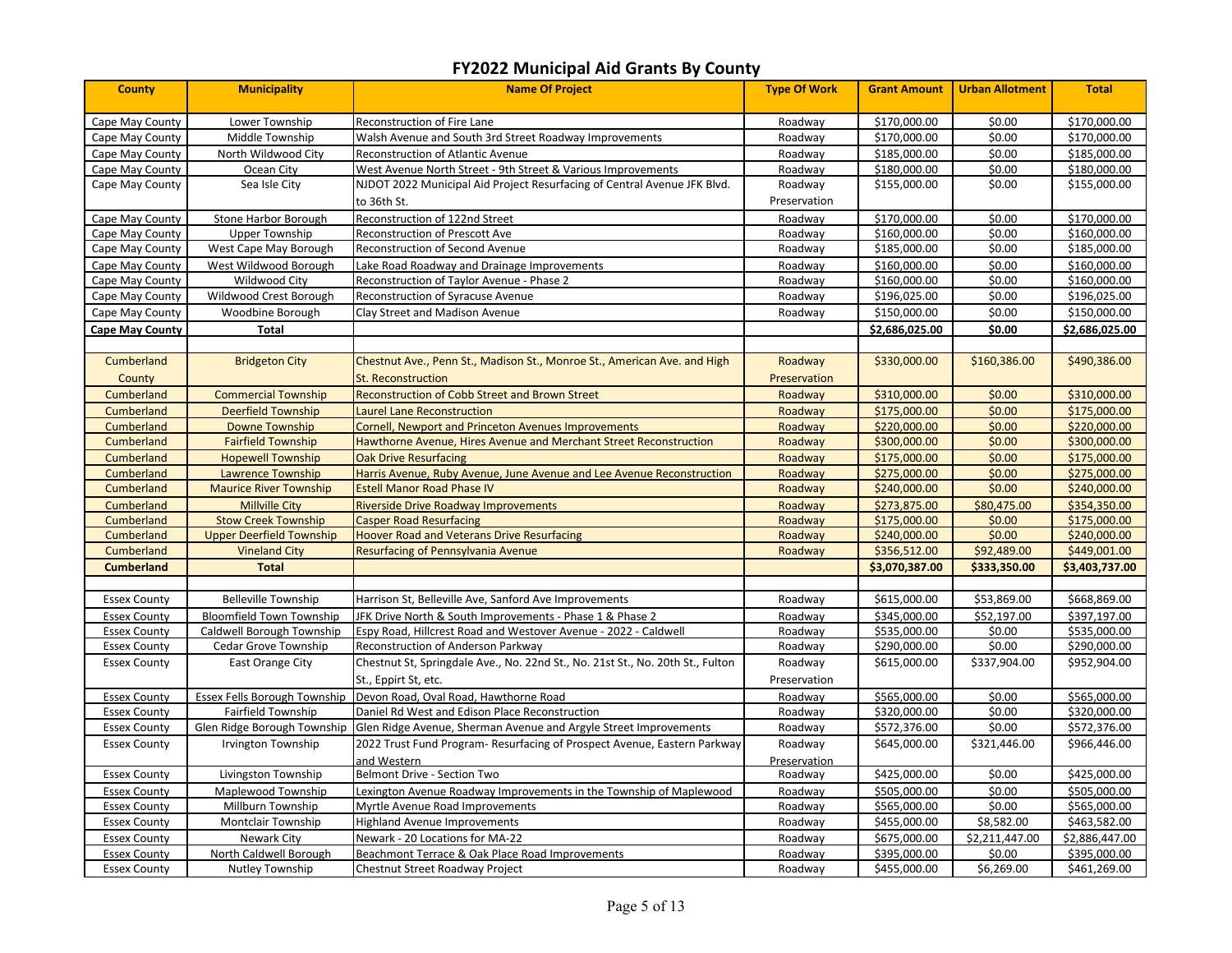| <b>County</b>            | <b>Municipality</b>             | <b>Name Of Project</b>                                                                | <b>Type Of Work</b>     | <b>Grant Amount</b> | <b>Urban Allotment</b> | <b>Total</b>    |
|--------------------------|---------------------------------|---------------------------------------------------------------------------------------|-------------------------|---------------------|------------------------|-----------------|
| <b>Essex County</b>      | Orange City Township            | 2022 Berkley Avenue, Parkinson Terrace, Elm Street, and Glenwood Avenue<br>mprovement | Roadway<br>Preservation | \$615,000.00        | \$167,700.00           | \$782,700.00    |
| <b>Essex County</b>      | Roseland Borough                | Green Avenue and Glen Avenue Improvements                                             | Roadway                 | \$293,232.00        | \$0.00                 | \$293,232.00    |
| <b>Essex County</b>      | South Orange Village Township   | West Montrose Avenue Roadway Project                                                  | Roadway                 | \$505,000.00        | \$0.00                 | \$505,000.00    |
| <b>Essex County</b>      | Verona Township                 | Reconstruction of Balston Drive Windemere Road Whitney Terrace                        | Roadway                 | \$300,000.00        | \$0.00                 | \$300,000.00    |
| <b>Essex County</b>      | West Caldwell Township          | Pin Oak Rd, Twin Brook Rd & Rosemere Ave Improvements                                 | Roadway                 | \$300,000.00        | \$0.00                 | \$300,000.00    |
| <b>Essex County</b>      | West Orange Town Township       | Nance Road, Warren Road, and King Road Improvements Project                           | Roadway                 | \$425,000.00        | \$0.00                 | \$425,000.00    |
| <b>Essex County</b>      | <b>Total</b>                    |                                                                                       |                         | \$10,415,608.00     | \$3,159,414.00         | \$13,575,022.00 |
|                          |                                 |                                                                                       |                         |                     |                        |                 |
| <b>Gloucester County</b> | <b>Clayton Borough</b>          | <b>East High Street Roadway Improvements</b>                                          | Roadway                 | \$275,532.00        | \$0.00                 | \$275,532.00    |
| <b>Gloucester County</b> | <b>Deptford Township</b>        | Resurfacing of Princeton Boulevard - Phase II                                         | Roadway                 | \$218,000.00        | \$0.00                 | \$218,000.00    |
| <b>Gloucester County</b> | <b>East Greenwich Township</b>  | Resurfacing of N. Wolfert Station Road                                                | Roadway                 | \$218,000.00        | \$0.00                 | \$218,000.00    |
| <b>Gloucester County</b> | <b>Elk Township</b>             | <b>Moods Road PHASE 2</b>                                                             | Roadway                 | \$240,000.00        | \$0.00                 | \$240,000.00    |
| <b>Gloucester County</b> | <b>Franklin Township</b>        | Dutch Mill Road Resurfacing - Phase V                                                 | Roadway                 | \$218,000.00        | \$0.00                 | \$218,000.00    |
| <b>Gloucester County</b> | <b>Glassboro Borough</b>        | <b>Charles III Drive - Phase II Roadway Improvements</b>                              | Roadway                 | \$191,436.00        | \$50,670.00            | \$242,106.00    |
| <b>Gloucester County</b> | <b>Greenwich Township</b>       | <b>Reconstruction of Betty Rose Avenue</b>                                            | Roadway                 | \$240,000.00        | \$0.00                 | \$240,000.00    |
| <b>Gloucester County</b> | <b>Harrison Township</b>        | <b>Williamson Lane Improvements</b>                                                   | Roadway                 | \$240,000.00        | \$0.00                 | \$240,000.00    |
| <b>Gloucester County</b> | <b>Logan Township</b>           | <b>FY2022 NJDOT Trust Fund Sharptown Road Improvements</b>                            | Roadway                 | \$218,000.00        | \$0.00                 | \$218,000.00    |
| <b>Gloucester County</b> | <b>Mantua Township</b>          | <b>Reconstruction of Bergen Avenue</b>                                                | Roadway                 | \$209,926.00        | \$0.00                 | \$209,926.00    |
| <b>Gloucester County</b> | <b>Monroe Township</b>          | <b>Whispering Woods Drive Phase 2</b>                                                 | Roadway                 | \$240.000.00        | \$68,727.00            | \$308,727.00    |
| <b>Gloucester County</b> | <b>Newfield Borough</b>         | <b>Franklin Street Reconstruction</b>                                                 | Roadway                 | \$240,000.00        | \$0.00                 | \$240,000.00    |
| <b>Gloucester County</b> | <b>Paulsboro Borough</b>        | North Delaware Street Phase II Roadway Improvements                                   | Roadway                 | \$250,000.00        | \$0.00                 | \$250,000.00    |
| <b>Gloucester County</b> | <b>Pitman Borough</b>           | <b>Reconstruction of Lakeside Avenue</b>                                              | Roadway                 | \$265,000.00        | \$0.00                 | \$265,000.00    |
| <b>Gloucester County</b> | <b>South Harrison Township</b>  | Reconstruction of Lincoln Road-Phase III, Marl Road, & Ferrell Road                   | Roadway                 | \$265,000.00        | \$0.00                 | \$265,000.00    |
| <b>Gloucester County</b> | Swedesboro Borough              | <b>Reconstruction of Lakeview Drive</b>                                               | Roadway                 | \$218,000.00        | \$0.00                 | \$218,000.00    |
| <b>Gloucester County</b> | <b>Washington Township</b>      | <b>Improvements to Mt. Pleasant Road</b>                                              | Roadway                 | \$226,000.00        | \$0.00                 | \$226,000.00    |
| <b>Gloucester County</b> | <b>Wenonah Borough</b>          | Roadway Improvements to North Clinton Avenue                                          | Roadway                 | \$265,000.00        | \$0.00                 | \$265,000.00    |
| <b>Gloucester County</b> | <b>West Deptford Township</b>   | <b>Improvements to Elberne Avenue</b>                                                 | Roadway                 | \$250,000.00        | \$0.00                 | \$250,000.00    |
| <b>Gloucester County</b> | <b>Westville Borough</b>        | Reconstruction of Lehigh Avenue and State Road                                        | Roadway                 | \$240,000.00        | \$0.00                 | \$240,000.00    |
| <b>Gloucester County</b> | <b>Woodbury City</b>            | Resurfacing of W. Centre Street from S. Jackson Street to S. Broad Street             | Roadway                 | \$250,000.00        | \$46,915.00            | \$296,915.00    |
| <b>Gloucester County</b> | <b>Woodbury Heights Borough</b> | <b>Walnut Avenue - Phase II Roadway Improvements</b>                                  | Roadway                 | \$218,000.00        | \$0.00                 | \$218,000.00    |
| <b>Gloucester County</b> | <b>Woolwich Township</b>        | <b>Improvements to Viereck Road</b>                                                   | Roadway                 | \$280,000.00        | \$0.00                 | \$280,000.00    |
| <b>Gloucester County</b> | <b>Total</b>                    |                                                                                       |                         | \$5,475,894.00      | \$166,312.00           | \$5,642,206.00  |
|                          |                                 |                                                                                       |                         |                     |                        |                 |
| <b>Hudson County</b>     | <b>Bayonne City</b>             | Various Streets - 2022 - Bayonne                                                      | Roadway                 | \$725,000.00        | \$96,963.00            | \$821,963.00    |
| <b>Hudson County</b>     | East Newark Borough             | Central Avenue, N 2nd Street, and N 3rd Street Roadway Improvements                   | Roadway                 | \$440,000.00        | \$0.00                 | \$440,000.00    |
| <b>Hudson County</b>     | <b>Guttenberg Town</b>          | Palisade Ave Traffic Signal Upgrades                                                  | Mobility                | \$650,000.00        | \$0.00                 | \$650,000.00    |
| <b>Hudson County</b>     | Harrison Town                   | Various Streets - 2022- Harrison Davis Ave, So. 2nd St, William St & Cross St         | Roadway                 | \$680,000.00        | \$9,994.00             | \$689,994.00    |
| <b>Hudson County</b>     | Hoboken City                    | Sinatra Drive Roadway Improvements                                                    | Roadway                 | \$665,000.00        | \$211,483.00           | \$876,483.00    |
| <b>Hudson County</b>     | Jersey City                     | West Side Avenue Improvement Project                                                  | Roadway                 | \$620,000.00        | \$1,148,519.00         | \$1,768,519.00  |
| <b>Hudson County</b>     | Kearny Town                     | Kearny Avenue & Bergen Avenue Roadway Improvements                                    | Roadway                 | \$451,000.00        | \$28,264.00            | \$479,264.00    |
| <b>Hudson County</b>     | North Bergen Township           | 4th Ave, 85th St, 88th St, 76th St, 77th St and 78th St Improvements                  | Roadway                 | \$725,000.00        | \$42,483.00            | \$767,483.00    |
| <b>Hudson County</b>     | Secaucus Town                   | Centre Avenue Roadway Improvement Project                                             | Roadway                 | \$422,489.00        | \$0.00                 | \$422,489.00    |
| <b>Hudson County</b>     | <b>Union City</b>               | 13th Street, 42nd Street and 47th Street Improvements                                 | Roadway                 | \$665,000.00        | \$197,176.00           | \$862,176.00    |
| <b>Hudson County</b>     | Weehawken Township              | Columbia Terr, Fulton St, Hudson Ave Improvements                                     | Roadway                 | \$435,000.00        | \$16,585.00            | \$451,585.00    |
| <b>Hudson County</b>     | West New York Town              | Dewey-Adams-52nd St-59th St-66th St                                                   | Roadway                 | \$607,500.00        | \$79,307.00            | \$686,807.00    |
| <b>Hudson County</b>     | Total                           |                                                                                       |                         | \$7,085,989.00      | \$1,830,774.00         | \$8,916,763.00  |
|                          |                                 |                                                                                       |                         |                     |                        |                 |
| <b>Hunterdon County</b>  | <b>Alexandria Township</b>      | <b>Whitehall Road Improvements Section One</b>                                        | Roadway                 | \$209,435.00        | \$0.00                 | \$209,435.00    |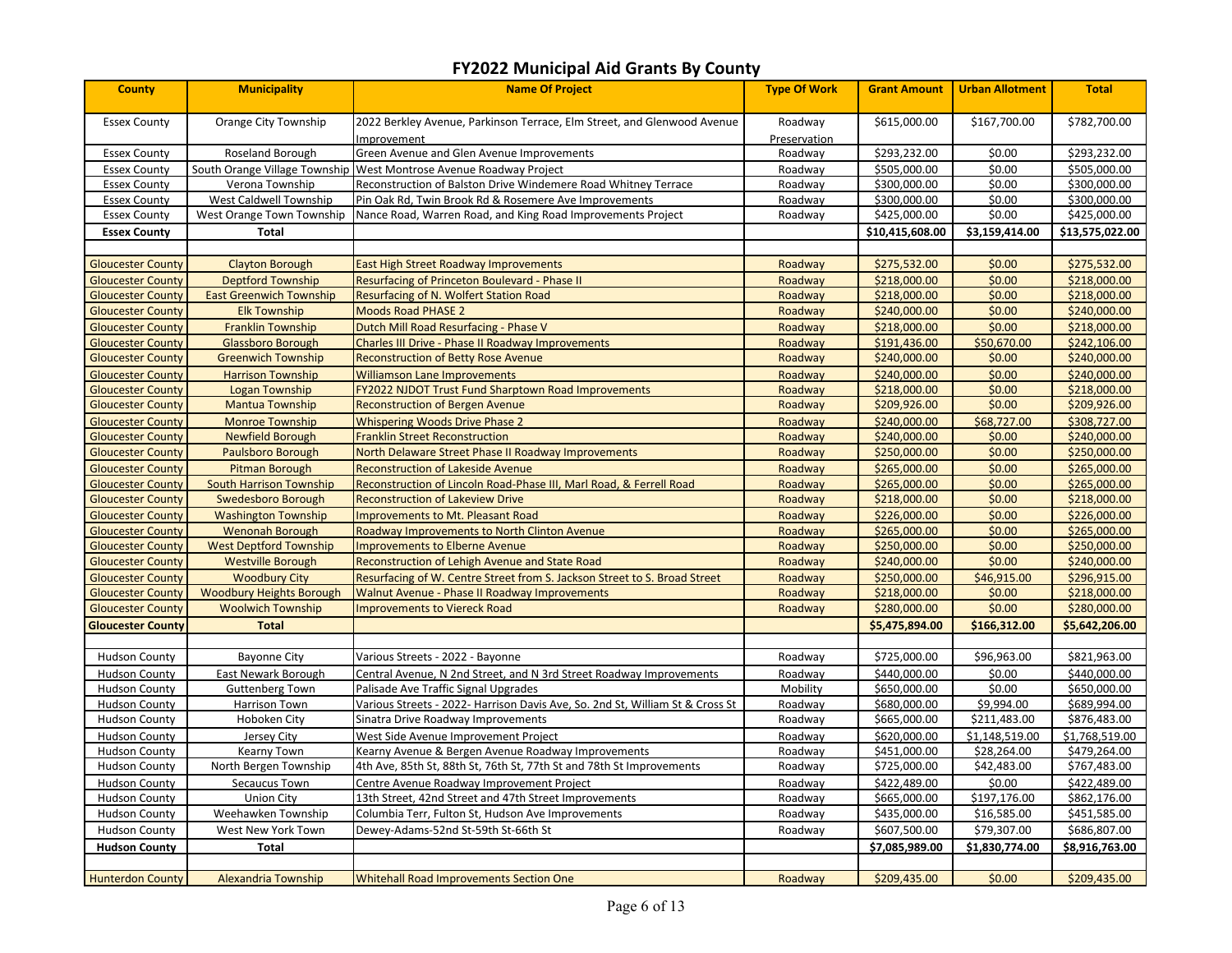| <b>County</b>           | <b>Municipality</b>            | <b>Name Of Project</b>                                                    | <b>Type Of Work</b>      | <b>Grant Amount</b> | <b>Urban Allotment</b> | <b>Total</b>   |
|-------------------------|--------------------------------|---------------------------------------------------------------------------|--------------------------|---------------------|------------------------|----------------|
| <b>Hunterdon County</b> | <b>Bethlehem Township</b>      | <b>Brunswick Pike Road Improvements</b>                                   | Roadway                  | \$150,000.00        | \$0.00                 | \$150,000.00   |
| <b>Hunterdon County</b> | <b>Bloomsbury Borough</b>      | Milford Road Improvement Project                                          | Roadway                  | \$150,000.00        | \$0.00                 | \$150,000.00   |
| <b>Hunterdon County</b> | <b>Clinton Town</b>            | <b>Haver Farm Road Improvements</b>                                       | Roadway                  | \$150,000.00        | \$0.00                 | \$150,000.00   |
| <b>Hunterdon County</b> | <b>Clinton Township</b>        | <b>Petticoat Lane Improvements</b>                                        | Roadway                  | \$150,000.00        | \$0.00                 | \$150,000.00   |
| <b>Hunterdon County</b> | <b>Delaware Township</b>       | Lambert Road Improvement Project                                          | Roadway                  | \$150,000.00        | \$0.00                 | \$150,000.00   |
| <b>Hunterdon County</b> | <b>East Amwell Township</b>    | <b>Welisewitz Road Improvement Project - Section I</b>                    | Roadway                  | \$203,034.00        | \$0.00                 | \$203,034.00   |
| <b>Hunterdon County</b> | <b>Flemington Borough</b>      | <b>Williams Street Road Improvement Project</b>                           | Roadway                  | \$162,360.00        | \$0.00                 | \$162,360.00   |
| <b>Hunterdon County</b> | <b>Franklin Township</b>       | Oak Grove Road Improvement Project Phase 2                                | Roadway                  | \$175,000.00        | \$0.00                 | \$175,000.00   |
| <b>Hunterdon County</b> | <b>Frenchtown Borough</b>      | <b>Bridge Street Improvement Project</b>                                  | Roadway                  | \$203,034.00        | \$0.00                 | \$203,034.00   |
| <b>Hunterdon County</b> | <b>Hampton Borough</b>         | East Grand Street Improvement Project                                     | Roadway                  | \$218,676.00        | \$0.00                 | \$218,676.00   |
| <b>Hunterdon County</b> | <b>High Bridge Borough</b>     | <b>Center Street Improvement Project</b>                                  | Roadway                  | \$187,416.00        | \$0.00                 | \$187,416.00   |
| <b>Hunterdon County</b> | <b>Holland Township</b>        | Spring Garden Road Improvement Project                                    | Roadway                  | \$150,000.00        | \$0.00                 | \$150,000.00   |
| <b>Hunterdon County</b> | <b>Kingwood Township</b>       | <b>Federal Twist Road</b>                                                 | Roadway                  | \$140,562.00        | \$0.00                 | \$140,562.00   |
| <b>Hunterdon County</b> | Lambertville City              | Improvements to North Franklin Street from Route 179 to the rear entrance | Roadway                  | \$179,300.00        | \$0.00                 | \$179,300.00   |
|                         |                                | to Ely Memorial                                                           | Preservation             |                     |                        |                |
| <b>Hunterdon County</b> | Lebanon Borough                | <b>Main Street Resurfacing Section 2</b>                                  | Roadway                  | \$162,360.00        | \$0.00                 | \$162,360.00   |
| <b>Hunterdon County</b> | <b>Lebanon Township</b>        | Little Brook Road Resurfacing 2022                                        | Roadway                  | \$162,360.00        | \$0.00                 | \$162,360.00   |
| <b>Hunterdon County</b> | <b>Raritan Township</b>        | Rittenhouse Circle, Ivy Court and Overlook Court Resurfacing              | Roadway                  | \$203,034.00        | \$0.00                 | \$203,034.00   |
| <b>Hunterdon County</b> | <b>Readington Township</b>     | <b>Pulaski Road - Section 1 Improvements</b>                              | Roadway                  | \$140,562.00        | \$0.00                 | \$140,562.00   |
| <b>Hunterdon County</b> | <b>Tewksbury Township</b>      | Installation of Sidewalks along Old Turnpike Rd                           | <b>Pedestrian Safety</b> | \$280,171.00        | \$0.00                 | \$280,171.00   |
| <b>Hunterdon County</b> | <b>Union Township</b>          | Van Syckel's Road - Section 2                                             | Roadway                  | \$203,034.00        | \$0.00                 | \$203,034.00   |
| <b>Hunterdon County</b> | <b>West Amwell Township</b>    | Rocktown-Lambertville Road Improvement Project - Section V                | Roadway                  | \$187,416.00        | \$0.00                 | \$187,416.00   |
| <b>Hunterdon County</b> | <b>Total</b>                   |                                                                           |                          | \$3,917,754.00      | \$0.00                 | \$3,917,754.00 |
|                         |                                |                                                                           |                          |                     |                        |                |
| <b>Mercer County</b>    | East Windsor Township          | Hawthorne Lane and connecting Streets                                     | Roadway                  | \$600,000.00        | \$0.00                 | \$600,000.00   |
| <b>Mercer County</b>    | <b>Ewing Township</b>          | FY2022 NJDOT Trust Fund Resurfacing of Silvia Street                      | Roadway                  | \$350,000.00        | \$0.00                 | \$350,000.00   |
| <b>Mercer County</b>    | Hamilton Township              | East State Street Extension 2022 Road Improvement                         | Roadway                  | \$700,000.00        | \$0.00                 | \$700,000.00   |
| <b>Mercer County</b>    | Hightstown Borough             | Improvements to Orchard Avenue, Meadow Drive, Clover Lane, and South      | Roadway                  | \$500,000.00        | \$0.00                 | \$500,000.00   |
|                         |                                | <b>Main Street</b>                                                        | Preservation             |                     |                        |                |
| <b>Mercer County</b>    | Hopewell Borough               | Mercer Street, Newell Place, and Walnut Street Road Improvements Project  | Roadway                  | \$385,000.00        | \$0.00                 | \$385,000.00   |
| <b>Mercer County</b>    | Hopewell Township              | Roadway Improvements Harbourton-Rocktown Road (North)                     | Roadway                  | \$280,000.00        | \$0.00                 | \$280,000.00   |
| <b>Mercer County</b>    | Lawrence Township              | Road Improvement Program for Lawrence Acres (Smithfield Avenue, Devon     | Roadway                  | \$500,000.00        | \$0.00                 | \$500,000.00   |
|                         |                                | Avenue and Irwin                                                          | Preservation             |                     |                        |                |
| <b>Mercer County</b>    | Pennington Borough             | Resurfacing of Rockwell Green Drive, Chadwell Court and Scudder Court     | Roadway                  | \$545,000.00        | \$0.00                 | \$545,000.00   |
| <b>Mercer County</b>    | Princeton                      | Improvements to Witherspoon Street                                        | Roadway                  | \$650,000.00        | \$0.00                 | \$650,000.00   |
| <b>Mercer County</b>    | Robbinsville Township          | Windsor Road Resurfacing Project Phase II                                 | Roadway                  | \$700,000.00        | \$0.00                 | \$700,000.00   |
| <b>Mercer County</b>    | <b>Trenton City</b>            | Chestnut Avenue Rehabilitation Project                                    | Roadway                  | \$397,634.00        | \$0.00                 | \$397,634.00   |
| <b>Mercer County</b>    | <b>Trenton City</b>            | Greenwood Avenue Rehabilitation Project                                   | Roadway                  | \$300,147.00        | \$610,500.00           | \$910,647.00   |
| <b>Mercer County</b>    | West Windsor Township          | Bear Brook Road Resurfacing                                               | Roadway                  | \$400,000.00        | \$0.00                 | \$400,000.00   |
| <b>Mercer County</b>    | Total                          |                                                                           |                          | \$6,307,781.00      | \$610,500.00           | \$6,918,281.00 |
|                         |                                |                                                                           |                          |                     |                        |                |
| <b>Middlesex County</b> | <b>Carteret Borough</b>        | Carteret Avenue Bicycle Accessibility Project                             | <b>Bikeways</b>          | \$400,000.00        | \$0.00                 | \$400,000.00   |
| <b>Middlesex County</b> | <b>Carteret Borough</b>        | <b>Whittier Street Area Road Improvements</b>                             | Roadway                  | \$692,693.00        | \$18,993.00            | \$711,686.00   |
| <b>Middlesex County</b> | <b>Cranbury Township</b>       | Plainsboro Road Improvements Section One                                  | Roadway                  | \$389,621.00        | \$0.00                 | \$389,621.00   |
| <b>Middlesex County</b> | Dunellen Borough               | Kline Place Roadway Improvements                                          | Roadway                  | \$556,530.00        | \$0.00                 | \$556,530.00   |
| <b>Middlesex County</b> | <b>East Brunswick Township</b> | <b>Whitehall Road Improvements</b>                                        | Roadway                  | \$367,790.00        | \$0.00                 | \$367,790.00   |
| <b>Middlesex County</b> | <b>Edison Township</b>         | Roadway Improvements to Kilmer Road Phase 2                               | <b>Mobility</b>          | \$556,530.00        | \$0.00                 | \$556,530.00   |
| <b>Middlesex County</b> | <b>Helmetta Borough</b>        | 2022 Road Improvements - Lake Avenue                                      | Roadway                  | \$417,100.00        | \$0.00                 | \$417,100.00   |
| <b>Middlesex County</b> | <b>Highland Park Borough</b>   | Improvements to South 4th Avenue, Johnson Street, & Montgomery Street     | Roadway                  | \$503,505.00        | \$0.00                 | \$503,505.00   |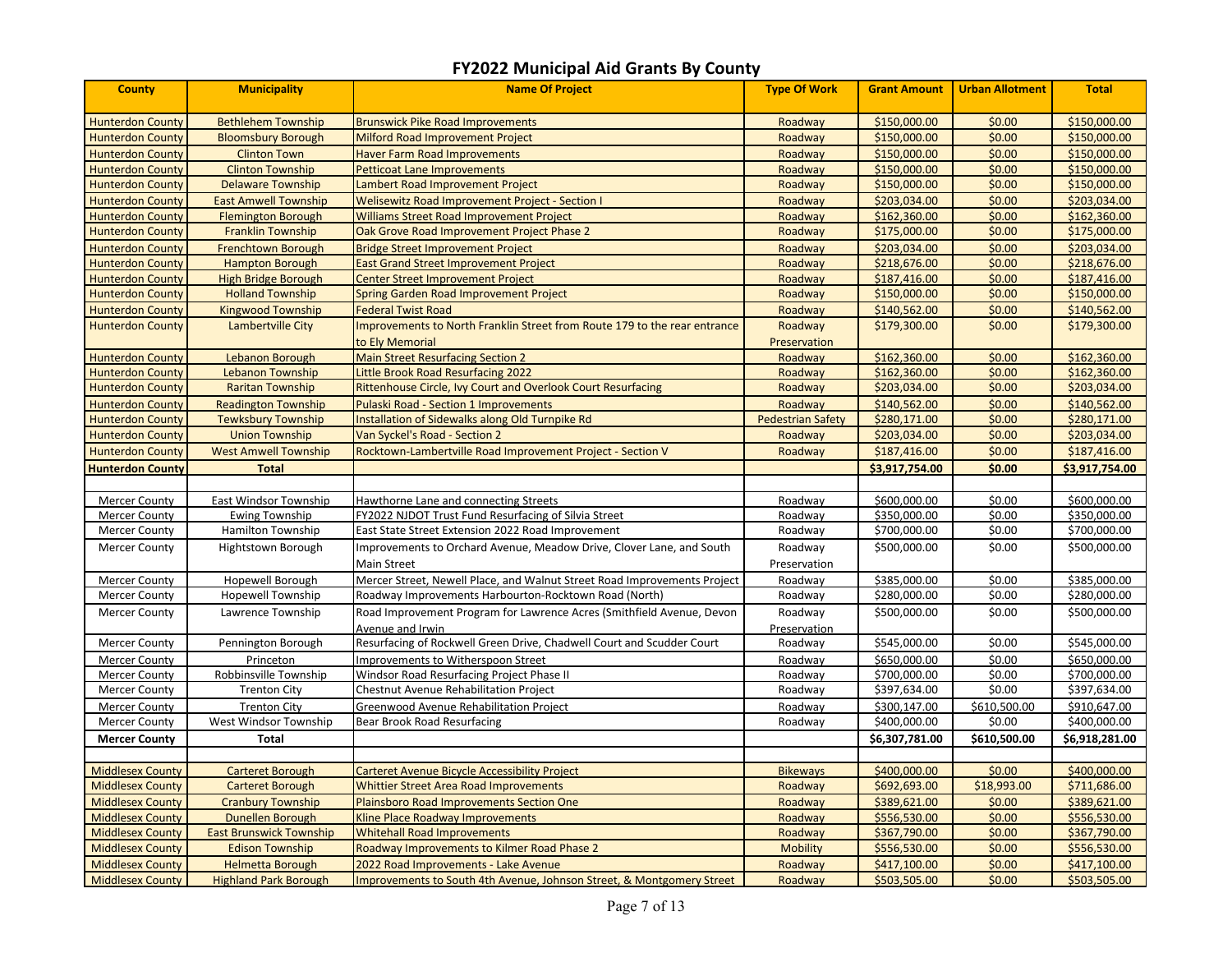| <b>County</b>           | <b>Municipality</b>             | <b>Name Of Project</b>                                                  | <b>Type Of Work</b> | <b>Grant Amount</b> | <b>Urban Allotment</b> | <b>Total</b>    |
|-------------------------|---------------------------------|-------------------------------------------------------------------------|---------------------|---------------------|------------------------|-----------------|
| <b>Middlesex County</b> | Jamesburg Borough               | Vine, Sedgwick, Worth, and Reade Street                                 | Roadway             | \$457,410.00        | \$0.00                 | \$457,410.00    |
| <b>Middlesex County</b> | <b>Metuchen Borough</b>         | Woodside Ave, Rose St, Lowell Ave Improvements                          | Roadway             | \$417,100.00        | \$0.00                 | \$417,100.00    |
| <b>Middlesex County</b> | <b>Middlesex Borough</b>        | Hazelwood Ave, Lonanbe Dr, Misty Ln Improvements                        | Roadway             | \$556,530.00        | \$0.00                 | \$556,530.00    |
| <b>Middlesex County</b> | <b>Milltown Borough</b>         | <b>West Foch Avenue Roadway Improvements</b>                            | Roadway             | \$556,530.00        | \$0.00                 | \$556,530.00    |
| <b>Middlesex County</b> | <b>Monroe Township</b>          | Spotswood Gravel Hill Road - Roadway & Pedestrian Improvements          | Roadway             | \$327,480.00        | \$0.00                 | \$327,480.00    |
| <b>Middlesex County</b> | <b>New Brunswick City</b>       | Louis and Courtland Street Improvements                                 | Roadway             | \$301,834.00        | \$0.00                 | \$301,834.00    |
| <b>Middlesex County</b> | <b>New Brunswick City</b>       | Van Dyke Avenue Improvements                                            | Roadway             | \$263,525.00        | \$86,475.00            | \$350,000.00    |
| <b>Middlesex County</b> | <b>North Brunswick Township</b> | <b>Roadway Improvements to Huron Road</b>                               | Roadway             | \$596,840.00        | \$0.00                 | \$596,840.00    |
| <b>Middlesex County</b> | <b>Old Bridge Township</b>      | Throckmorton Lane Resurfacing - Phase 1                                 | Roadway             | \$382,932.00        | \$42,338.00            | \$425,270.00    |
| <b>Middlesex County</b> | <b>Perth Amboy City</b>         | Roadway Improvements for Sadowski Pkwy (Madison to High St) and High    | Roadway             | \$541,980.00        | \$72,126.00            | \$614,106.00    |
|                         |                                 | <b>Street (Fayette to</b>                                               | Preservation        |                     |                        |                 |
| <b>Middlesex County</b> | <b>Piscataway Township</b>      | <b>Third Avenue Improvements</b>                                        | Roadway             | \$457,410.00        | \$0.00                 | \$457,410.00    |
| <b>Middlesex County</b> | <b>Plainsboro Township</b>      | <b>College Road West Roadway Improvements</b>                           | Roadway             | \$457,410.00        | \$0.00                 | \$457,410.00    |
| <b>Middlesex County</b> | Sayreville Borough              | Elizabeth Avenue Roadway Improvements Project                           | Roadway             | \$497,720.00        | \$0.00                 | \$497,720.00    |
| <b>Middlesex County</b> | <b>South Amboy City</b>         | 4th, Potter, and Thompson Streets, Roadway and Pedestrian Improvements  | Roadway             | \$483,133.00        | \$0.00                 | \$483,133.00    |
| <b>Middlesex County</b> | <b>South Brunswick Township</b> | <b>New Road Roadway Improvements</b>                                    | Roadway             | \$556,530.00        | \$0.00                 | \$556,530.00    |
| <b>Middlesex County</b> | South Plainfield Borough        | <b>Improvements to New Market Avenue</b>                                | Roadway             | \$417,100.00        | \$0.00                 | \$417,100.00    |
| <b>Middlesex County</b> | South River Borough             | Improvements to Appleby Avenue, Morningside Avenue, & 5th Street        | Roadway             | \$457,410.00        | \$0.00                 | \$457,410.00    |
| <b>Middlesex County</b> | <b>Spotswood Borough</b>        | Roadway Improvements at Morris Avenue, South Street, and Orchard Street | Roadway             | \$515,000.00        | \$0.00                 | \$515,000.00    |
| <b>Middlesex County</b> | <b>Woodbridge Township</b>      | <b>BUCKNELL AVENUE, Roadway and Sewer Improvements</b>                  | Roadway             | \$367,790.00        | \$38,747.00            | \$406,537.00    |
| <b>Middlesex County</b> | <b>Total</b>                    |                                                                         |                     | \$12,495,433.00     | \$258,679.00           | \$12,754,112.00 |
| Monmouth County         | Aberdeen Township               | Deerfield Lane - Phase 3 Improvements                                   | Roadway             | \$212,800.00        | \$0.00                 | \$212,800.00    |
| Monmouth County         | Allentown Borough               | Improvements to Various Sidewalk FY2022                                 | Pedestrian Safety   | \$232,600.00        | \$0.00                 | \$232,600.00    |
| Monmouth County         | Asbury Park City                | Eighth Avenue Roadway Improvements                                      | Roadway             | \$353,664.00        | \$81,042.00            | \$434,706.00    |
| Monmouth County         | Atlantic Highlands Borough      | Improvements to E. Garfield Avenue                                      | Roadway             | \$251,900.00        | \$0.00                 | \$251,900.00    |
| <b>Monmouth County</b>  | Avon-By-The-Sea Borough         | FY2022 NJDOT Municipal Aid Program - Roadway Improvements to            | Roadway             | \$212,800.00        | \$0.00                 | \$212,800.00    |
|                         |                                 | <b>Washington Avenue</b>                                                | Preservation        |                     |                        |                 |
| Monmouth County         | Belmar Borough                  | Improvements to River Avenue Phase I                                    | Roadway             | \$271,200.00        | \$0.00                 | \$271,200.00    |
| Monmouth County         | <b>Bradley Beach Borough</b>    | <b>Improvements to Park Place Avenue Phase I</b>                        | Roadway             | \$193,000.00        | \$0.00                 | \$193,000.00    |
| <b>Monmouth County</b>  | <b>Brielle Borough</b>          | Improvements to Green Avenue - Phase II                                 | Roadway             | \$212,800.00        | \$0.00                 | \$212,800.00    |
| <b>Monmouth County</b>  | <b>Colts Neck Township</b>      | Improvements to Clover Hill Road Phase II                               | Roadway             | \$232,600.00        | \$0.00                 | \$232,600.00    |
| Monmouth County         | Deal Borough                    | Improvements to Brighton Avenue                                         | Roadway             | \$271,200.00        | \$0.00                 | \$271,200.00    |
| <b>Monmouth County</b>  | Eatontown Borough               | Industrial Way West Resurfacing Phase 3                                 | Roadway             | \$332,100.00        | \$0.00                 | \$332,100.00    |
| Monmouth County         | Englishtown Borough             | Lasatta Ave & Mount Vernon Rd Improvements                              | Roadway             | \$212,800.00        | \$0.00                 | \$212,800.00    |
| Monmouth County         | Fair Haven Borough              | Improvements to Fair Haven Road - Phase 1                               | Roadway             | \$251,900.00        | \$0.00                 | \$251,900.00    |
| <b>Monmouth County</b>  | Farmingdale Borough             | 2022 Roadway Improvement Program                                        | Roadway             | \$154,400.00        | \$0.00                 | \$154,400.00    |
| <b>Monmouth County</b>  | Freehold Borough                | Ford Avenue Roadway Improvements                                        | Roadway             | \$291,500.00        | \$0.00                 | \$291,500.00    |
| Monmouth County         | Freehold Township               | Stonehurst Boulevard - Phase II                                         | Roadway             | \$232,600.00        | \$0.00                 | \$232,600.00    |
| Monmouth County         | Hazlet Township                 | Monterey Drive Improvements                                             | Roadway             | \$154,400.00        | \$0.00                 | \$154,400.00    |
| Monmouth County         | Highlands Borough               | 2022 Various Road Improvements                                          | Roadway             | \$212,800.00        | \$0.00                 | \$212,800.00    |
| <b>Monmouth County</b>  | <b>Holmdel Township</b>         | Resurfacing of Takolusa Drive & Various Intersection Improvements       | Roadway             | \$291,500.00        | \$0.00                 | \$291,500.00    |
| Monmouth County         | <b>Howell Township</b>          | <b>Aldrich Road West</b>                                                | Roadway             | \$212,800.00        | \$0.00                 | \$212,800.00    |
| Monmouth County         | Interlaken Borough              | Improvements to Bridlemere Ave Phase II                                 | Roadway             | \$135,100.00        | \$0.00                 | \$135,100.00    |
| <b>Monmouth County</b>  | Keansburg Borough               | Beachway Avenue Roadway Improvements                                    | Roadway             | \$232,600.00        | \$0.00                 | \$232,600.00    |
| Monmouth County         | Keyport Borough                 | <b>Improvements to Butler and East Third Streets</b>                    | Roadway             | \$251,900.00        | \$0.00                 | \$251,900.00    |
| Monmouth County         | Lake Como Borough               | Improvements to 17th Avenue, Newman Street and Various Curb Ramps       | Roadway             | \$232,600.00        | \$0.00                 | \$232,600.00    |
| <b>Monmouth County</b>  | Little Silver Borough           | Improvements to Silverside Avenue Phase II                              | Roadway             | \$154,400.00        | \$0.00                 | \$154,400.00    |
| Monmouth County         | Loch Arbour Village             | Improvements to Euclid Avenue Phase VI                                  | Roadway             | \$161,500.00        | \$0.00                 | \$161,500.00    |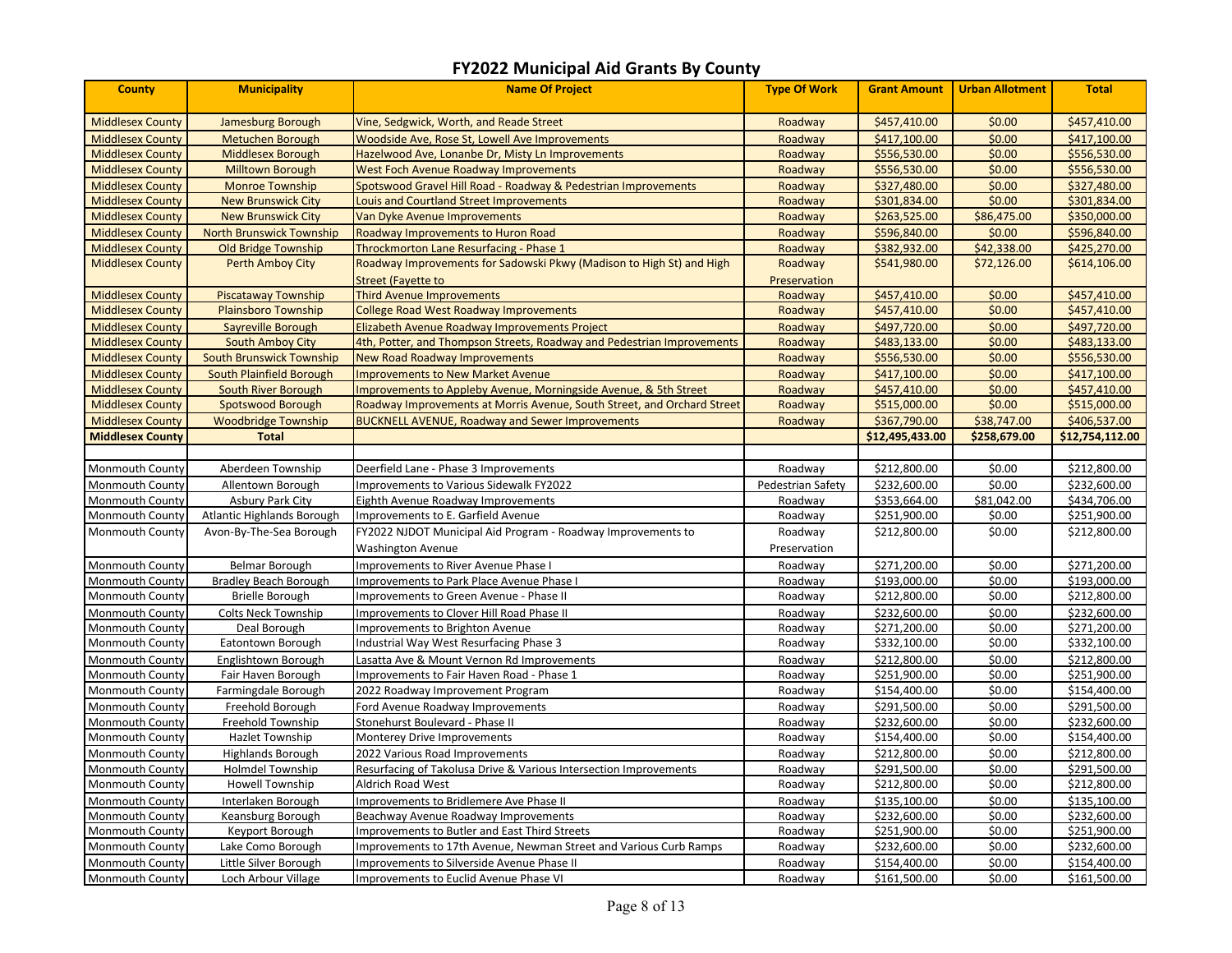| <b>County</b>          | <b>Municipality</b>          | <b>Name Of Project</b>                                                 | <b>Type Of Work</b> | <b>Grant Amount</b> | <b>Urban Allotment</b> | <b>Total</b>    |
|------------------------|------------------------------|------------------------------------------------------------------------|---------------------|---------------------|------------------------|-----------------|
| Monmouth County        | Long Branch City             | Second Avenue Improvements                                             | Pedestrian Safety   | \$332,100.00        | \$82,072.00            | \$414,172.00    |
| Monmouth County        | Manalapan Township           | FY2022 Improvements to Taylors Mills Road                              | Roadway             | \$232,600.00        | \$0.00                 | \$232,600.00    |
| Monmouth County        | Manasquan Borough            | First Avenue Improvements Phase 2                                      | Roadway             | \$251,900.00        | \$0.00                 | \$251,900.00    |
| <b>Monmouth County</b> | Marlboro Township            | Ryan Road                                                              | Roadway             | \$251,900.00        | \$0.00                 | \$251,900.00    |
| Monmouth County        | Matawan Borough              | Morristown Road Improvements                                           | Roadway             | \$291,500.00        | \$0.00                 | \$291,500.00    |
| <b>Monmouth County</b> | Middletown Township          | East Road Improvements - Phase I                                       | Roadway             | \$251,900.00        | \$0.00                 | \$251,900.00    |
| Monmouth County        | Millstone Township           | Improvements to Millstone Road Phase II                                | Roadway             | \$251,900.00        | \$0.00                 | \$251,900.00    |
| <b>Monmouth County</b> | Monmouth Beach Borough       | Riverdale Ave Improvements                                             | Roadway             | \$193,000.00        | \$0.00                 | \$193,000.00    |
| Monmouth County        | Neptune City                 | 2022 Various Road Improvements                                         | Roadway             | \$232,600.00        | \$11,233.00            | \$243,833.00    |
| Monmouth County        | Neptune Township             | Improvements to Neptune Boulevard                                      | Roadway             | \$401,371.00        | \$47,229.00            | \$448,600.00    |
| Monmouth County        | Ocean Township               | Deal Road - Phase IV                                                   | Roadway             | \$311,800.00        | \$0.00                 | \$311,800.00    |
| Monmouth County        | Oceanport Borough            | Comanche Dr Improvements Phase 3                                       | Roadway             | \$212,800.00        | \$0.00                 | \$212,800.00    |
| Monmouth County        | Red Bank Borough             | Mechanic Street Improvements                                           | Roadway             | \$311,800.00        | \$0.00                 | \$311,800.00    |
| Monmouth County        | Roosevelt Borough            | Improvements to Tamara Drive between Pine Drive and South Rochdale     | Roadway             | \$173,700.00        | \$0.00                 | \$173,700.00    |
| Monmouth County        | Rumson Borough               | Shrewsbury Drive Resiliency & Drainage Improvements - Phase 3          | Roadway             | \$251,900.00        | \$0.00                 | \$251,900.00    |
| <b>Monmouth County</b> | Sea Bright Borough           | Imbrie Pl, Osborne Pl, Surf St Improvements                            | Roadway             | \$232,600.00        | \$0.00                 | \$232,600.00    |
| <b>Monmouth County</b> | Sea Girt Borough             | Improvements to Fifth Avenue Phase I                                   | Roadway             | \$251,900.00        | \$0.00                 | \$251,900.00    |
| <b>Monmouth County</b> | Shrewsbury Borough           | Thomas Avenue Roadway Improvements                                     | Roadway             | \$193,000.00        | \$0.00                 | \$193,000.00    |
| Monmouth County        | Shrewsbury Township          | Belshaw Ave Improvements                                               | Roadway             | \$154,830.00        | \$0.00                 | \$154,830.00    |
| <b>Monmouth County</b> | Spring Lake Borough          | Pitney Avenue - Phase 1                                                | Roadway             | \$232,600.00        | \$0.00                 | \$232,600.00    |
| <b>Monmouth County</b> | Spring Lake Heights Borough  | Sixth Avenue Improvements                                              | Roadway             | \$201,750.00        | \$0.00                 | \$201,750.00    |
| Monmouth County        | <b>Tinton Falls Borough</b>  | Gilbert Street Improvements                                            | Roadway             | \$311,800.00        | \$0.00                 | \$311,800.00    |
| Monmouth County        | Union Beach Borough          | Reconstruction of Seagate Avenue                                       | Roadway             | \$212,800.00        | \$0.00                 | \$212,800.00    |
| Monmouth County        | Upper Freehold Township      | Emleys Hill Road - Phase I                                             | Roadwav             | \$251,900.00        | \$0.00                 | \$251,900.00    |
| Monmouth County        | Wall Township                | Improvements to Baileys Corner Road Phase II                           | Roadway             | \$271,200.00        | \$0.00                 | \$271,200.00    |
| Monmouth County        | West Long Branch Borough     | Walnut Place, Forest Street and Oakwood Ave Improvements               | Roadway             | \$291,500.00        | \$0.00                 | \$291,500.00    |
| Monmouth               | Total                        |                                                                        | Total               | \$12,518,115.00     | \$221,576.00           | \$12,739,691.00 |
| <b>Morris County</b>   | <b>Boonton Town</b>          | Wootton Street Phase III Road Improvement Project                      | Roadway             | \$207,000.00        | \$0.00                 | \$207,000.00    |
| <b>Morris County</b>   | <b>Boonton Township</b>      | <b>Rockaway Valley Road Resurfacing</b>                                | Roadway             | \$181,230.00        | \$0.00                 | \$181,230.00    |
| <b>Morris County</b>   | <b>Butler Borough</b>        | Pearl, Mabey and Hasbrouck Resurfacing                                 | Roadway             | \$339,000.00        | \$0.00                 | \$339,000.00    |
| <b>Morris County</b>   | <b>Chatham Borough</b>       | 2022 Hillside Avenue Improvement Project From Woods Lane to Maple      | Roadway             | \$108,215.00        | \$0.00                 | \$108,215.00    |
| <b>Morris County</b>   | <b>Chatham Township</b>      | <b>Fairmount Avenue Neighborhood Road Resurfacing Project</b>          | Roadway             | \$268,000.00        | \$0.00                 | \$268,000.00    |
| <b>Morris County</b>   | <b>Chester Borough</b>       | <b>Hillside Road Resurfacing Project</b>                               | Roadway             | \$248,600.00        | \$0.00                 | \$248,600.00    |
| <b>Morris County</b>   | <b>Chester Township</b>      | Old Chester Road                                                       | Roadway             | \$316,400.00        | \$0.00                 | \$316,400.00    |
| <b>Morris County</b>   | <b>Denville Township</b>     | <b>Pocono Road Resurfacing Project</b>                                 | Roadway             | \$255,000.00        | \$0.00                 | \$255,000.00    |
| <b>Morris County</b>   | <b>Dover Town</b>            | <b>Audrey Place and Winthrop Place Improvements</b>                    | Roadway             | \$406,800.00        | \$0.00                 | \$406,800.00    |
| <b>Morris County</b>   | <b>East Hanover Township</b> | <b>Cedar St and Klinger Rd Improvements</b>                            | Roadway             | \$293,800.00        | \$0.00                 | \$293,800.00    |
| <b>Morris County</b>   | <b>Florham Park Borough</b>  | Dellwood Dr., Woodbine Rd., Puddingstone Way, Rustic Ct., & Timber Ct. | Roadway             | \$226,000.00        | \$0.00                 | \$226,000.00    |
|                        |                              | Roadway & Sidewalk                                                     | Preservation        |                     |                        |                 |
| <b>Morris County</b>   | <b>Hanover Township</b>      | <b>Reynolds Avenue</b>                                                 | Roadway             | \$271,200.00        | \$0.00                 | \$271,200.00    |
| <b>Morris County</b>   | <b>Harding Township</b>      | Pleasantville Road 2022 Resurfacing                                    | Roadway             | \$181,230.00        | \$0.00                 | \$181,230.00    |
| <b>Morris County</b>   | Jefferson Township           | <b>Russia Road Improvements</b>                                        | Roadway             | \$339,000.00        | \$0.00                 | \$339,000.00    |
| <b>Morris County</b>   | Kinnelon Borough             | <b>Fayson Lakes Road</b>                                               | Roadway             | \$200,000.00        | \$0.00                 | \$200,000.00    |
| <b>Morris County</b>   | <b>Lincoln Park Borough</b>  | Comly Estates Resurfacing Phase 2 Stephen, Anthony, Frances, Parsons,  | Roadway             | \$181,230.00        | \$0.00                 | \$181,230.00    |
|                        |                              | James, Samuel & Van                                                    | Preservation        |                     |                        |                 |
| <b>Morris County</b>   | Long Hill Township           | <b>Poplar Drive Resurfacing</b>                                        | Roadway             | \$147,379.00        | \$0.00                 | \$147,379.00    |
| <b>Morris County</b>   | <b>Madison Borough</b>       | <b>WAVERLY PLACE RECONSTRUCTION</b>                                    | Roadway             | \$361,600.00        | \$0.00                 | \$361,600.00    |
| <b>Morris County</b>   | <b>Mendham Borough</b>       | <b>Florie Farm Road Improvements</b>                                   | Roadway             | \$339,000.00        | \$0.00                 | \$339,000.00    |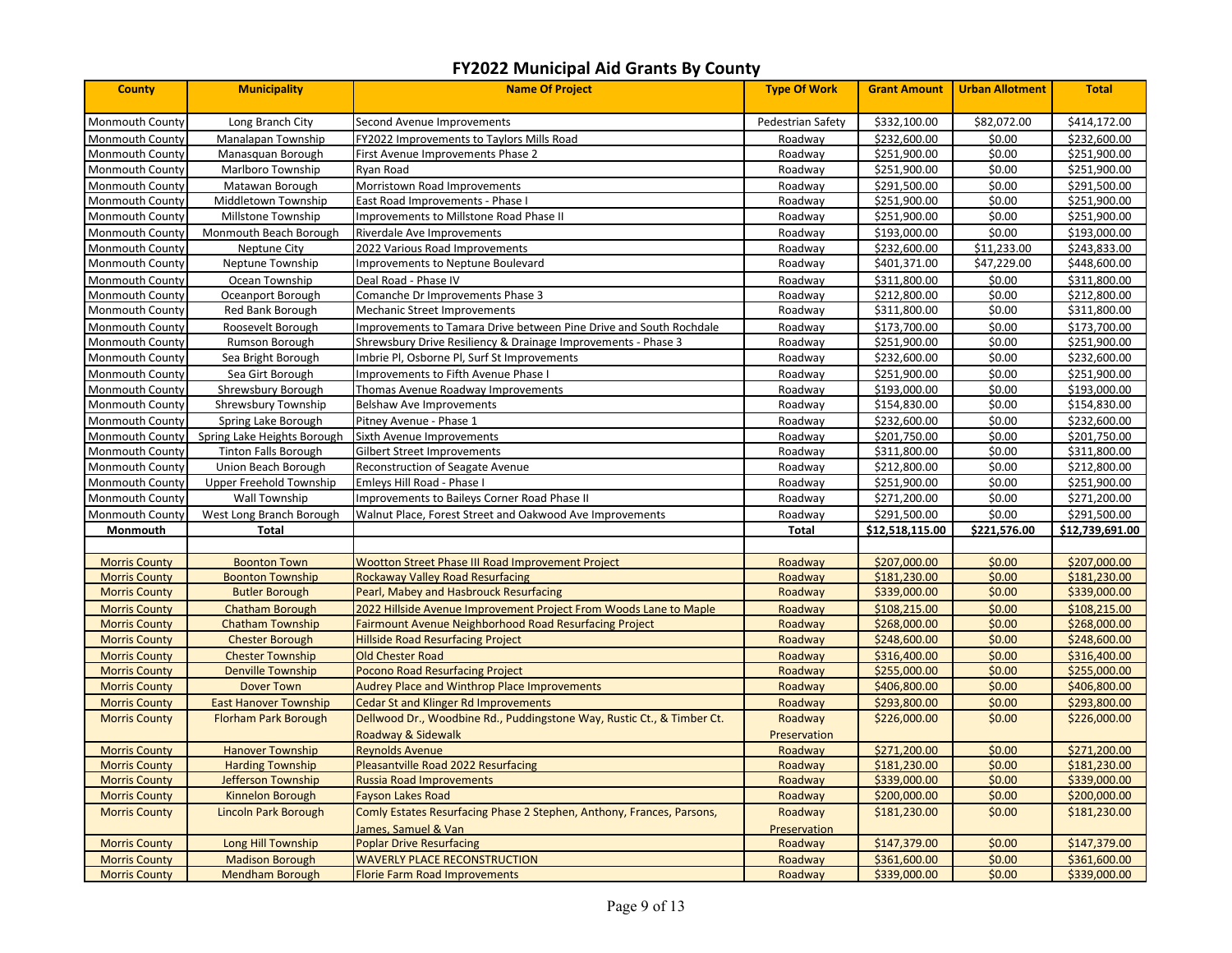| <b>County</b>        | <b>Municipality</b>                              | <b>Name Of Project</b>                                                 | <b>Type Of Work</b>   | <b>Grant Amount</b> | <b>Urban Allotment</b> | <b>Total</b>   |
|----------------------|--------------------------------------------------|------------------------------------------------------------------------|-----------------------|---------------------|------------------------|----------------|
| <b>Morris County</b> | <b>Mendham Township</b>                          | <b>Woodland Road Phase 2</b>                                           | Roadway               | \$248,600.00        | \$0.00                 | \$248,600.00   |
| <b>Morris County</b> | <b>Mine Hill Township</b>                        | Flats Streets Neighborhood Improvements Phase 1                        | Roadway               | \$203,402.00        | \$0.00                 | \$203,402.00   |
| <b>Morris County</b> | <b>Montville Township</b>                        | Two Bridges Road Improvement Project                                   | Roadway               | \$339,000.00        | \$0.00                 | \$339,000.00   |
| <b>Morris County</b> | <b>Morris Plains Borough</b>                     | <b>Sunrise Drive Improvements</b>                                      | Roadway               | \$250,000.00        | \$0.00                 | \$250,000.00   |
| <b>Morris County</b> | <b>Morris Township</b>                           | Southgate Parkway Road Improvements Project                            | Roadway               | \$339,000.00        | \$0.00                 | \$339,000.00   |
| <b>Morris County</b> | <b>Morristown Town</b>                           | Valley View Drive, Ford Ave, & Headley Road Improvements Project       | Roadway               | \$293,800.00        | \$0.00                 | \$293,800.00   |
| <b>Morris County</b> | <b>Mount Olive Township</b>                      | <b>International Drive South Phase 1</b>                               | Roadway               | \$255,000.00        | \$0.00                 | \$255,000.00   |
| <b>Morris County</b> | <b>Mountain Lakes Borough</b>                    | Intervale Road                                                         | Roadway               | \$248,600.00        | \$0.00                 | \$248,600.00   |
| <b>Morris County</b> | <b>Netcong Borough</b>                           | Koclas Drive Roadway Improvement Project                               | Roadway               | \$220,000.00        | \$0.00                 | \$220,000.00   |
| <b>Morris County</b> | Parsippany-Troy Hills Township                   | North Beverwyck Rd Streetscape, Ph II                                  | Roadway               | \$316,400.00        | \$0.00                 | \$316,400.00   |
| <b>Morris County</b> | <b>Pequannock Township</b>                       | West Parkway - Sunset to Van Dyk                                       | Roadway               | \$300,000.00        | \$0.00                 | \$300,000.00   |
| <b>Morris County</b> | Randolph Township                                | Park Avenue Resurfacing Program Phase 2                                | <b>Roadway Safety</b> | \$220,000.00        | \$0.00                 | \$220,000.00   |
| <b>Morris County</b> | <b>Riverdale Borough</b>                         | <b>Greenwich St and Van Duyne Ave</b>                                  | Roadway               | \$271,200.00        | \$0.00                 | \$271,200.00   |
| <b>Morris County</b> | <b>Rockaway Borough</b>                          | Mount Pleasant Avenue Road Resurfacing Project                         | Roadway               | \$293,800.00        | \$0.00                 | \$293,800.00   |
| <b>Morris County</b> | <b>Rockaway Township</b>                         | <b>Queens Road Section II Improvements</b>                             | Roadway               | \$226,000.00        | \$0.00                 | \$226,000.00   |
| <b>Morris County</b> | <b>Roxbury Township</b>                          | <b>Emmans Road Phase II Reconstruction &amp; Resurfacing Project</b>   | Roadway               | \$250,000.00        | \$0.00                 | \$250,000.00   |
| <b>Morris County</b> | <b>Victory Gardens Borough</b>                   | <b>Washington Avenue Improvements</b>                                  | Roadway               | \$105,000.00        | \$0.00                 | \$105,000.00   |
| <b>Morris County</b> | <b>Washington Township</b>                       | <b>Coleman Road Resurfacing</b>                                        | Roadway               | \$226,000.00        | \$0.00                 | \$226,000.00   |
| <b>Morris County</b> | <b>Wharton Borough</b>                           | <b>Robert Street (W Central to Mill)</b>                               | Roadway               | \$271,200.00        | \$0.00                 | \$271,200.00   |
| <b>Morris County</b> | <b>Total</b>                                     |                                                                        |                       | \$9,747,686.00      | \$0.00                 | \$9,747,686.00 |
|                      |                                                  |                                                                        |                       |                     |                        |                |
| Ocean County         | Barnegat Light Borough                           | West 8th Street (Broadway to Bayview)                                  | Roadway               | \$286,000.00        | \$0.00                 | \$286,000.00   |
| Ocean County         | <b>Barnegat Township</b>                         | Improvements to Spruce Circle North                                    | Roadway               | \$221,487.00        | \$0.00                 | \$221,487.00   |
| Ocean County         | <b>Bay Head Borough</b>                          | Grove Street, Strickland Street, & Wyndham Drive Road Improvements     | Roadway               | \$274,250.00        | \$0.00                 | \$274,250.00   |
| Ocean County         | Beach Haven Borough                              | West 6th-Station Plaza-Delaware Ave                                    | Roadway               | \$315,000.00        | \$0.00                 | \$315,000.00   |
| Ocean County         | Beachwood Borough                                | Reconstruction of Nautilus Street, Ship Avenue, and Seamen Avenue      | Roadway               | \$315,000.00        | \$0.00                 | \$315,000.00   |
| Ocean County         | <b>Berkeley Township</b>                         | Reconstruction of Castleton Drive                                      | Roadway               | \$208,000.00        | \$0.00                 | \$208,000.00   |
| Ocean County         | <b>Brick Township</b>                            | Township of Brick Resurfacing of Neighborhood Roads in the Laurelhurst | Roadway               | \$379,000.00        | \$18,504.00            | \$397,504.00   |
|                      |                                                  | Neighborhood                                                           | Preservation          |                     |                        |                |
| Ocean County         | Eagleswood Township                              | Division St-NJSH No. 9 to Railroad Ave                                 | Roadway               | \$336,150.00        | \$0.00                 | \$336,150.00   |
| Ocean County         | Harvey Cedars Borough                            | Streetscape-Long Beach Blvd-Downtown Business District                 | Pedestrian Safety     | \$472,870.00        | \$0.00                 | \$472,870.00   |
| Ocean County         | Island Heights Borough                           | Lake Drive & Holly Avenue Road Improvements                            | Roadway               | \$379,000.00        | \$0.00                 | \$379,000.00   |
| Ocean County         | Jackson Township                                 | FY2022 NJDOT Municipal Aid Program Road Improvements to North          | Roadway               | \$286,000.00        | \$0.00                 | \$286,000.00   |
| Ocean County         | Lacey Township                                   | Northwest Barnegat Pines - Phase #2 Road Improvements                  | Roadway               | \$353,000.00        | \$0.00                 | \$353,000.00   |
| Ocean County         | Lakehurst Borough                                | Curb & Sidewalk Construction on Rose Street and Pine Street            | Roadway               | \$234,000.00        | \$0.00                 | \$234,000.00   |
| Ocean County         | Lakewood Township                                | Forest Ave Regent Drive Tanglewood Lane                                | Roadway               | \$472,870.00        | \$52,249.00            | \$525,119.00   |
| Ocean County         | Lavallette Borough                               | Brooklyn Avenue & Baltimore Avenue Road Improvements                   | Roadway               | \$326,415.00        | \$0.00                 | \$326,415.00   |
| Ocean County         | Little Egg Harbor Township                       | FY 2022 NJDOT Municipal Aid Road Program - Improvements to Stage Road  | Roadway               | \$405,000.00        | \$0.00                 | \$405,000.00   |
| Ocean County         | Long Beach Township                              | Pompano Dr (LBB to Westerly End)                                       | Roadway               | \$315,000.00        | \$0.00                 | \$315,000.00   |
| Ocean County         | Manchester Township                              | Schoolhouse Rd/Wranglebrook Rd Improvements Phase 4                    | Roadway               | \$315,000.00        | \$0.00                 | \$315,000.00   |
| Ocean County         | Mantoloking Borough                              | Bay Avenue and Arnold Street Improvements                              | Roadway               | \$288,485.00        | \$0.00                 | \$288,485.00   |
| Ocean County         | Ocean Gate Borough                               | Bikeway Reconstruction Phase 3-Stone Harbor Avenue and East Atlantic   | Bikeways              | \$347,525.00        | \$0.00                 | \$347,525.00   |
| Ocean County         | Ocean Township                                   | FY 2022 NJDOT Municipal Aid Road Program - Improvements to Bayview     | Roadway               | \$208,000.00        | \$0.00                 | \$208,000.00   |
|                      |                                                  | Drive and Marine                                                       | Preservation          |                     |                        |                |
| Ocean County         | Pine Beach Borough                               | NJDOT Municipal Aid FY2022 Roadway Improvements to Motor Road &        | Roadway               | \$315,000.00        | \$0.00                 | \$315,000.00   |
|                      |                                                  | Various Roadways                                                       | Preservation          |                     |                        |                |
| Ocean County         | Plumsted Township                                | FY2022 NJDOT Municipal Aid Grant Program Roadway and Drainage          | Roadway               | \$378,000.00        | \$0.00                 | \$378,000.00   |
|                      |                                                  | Improvements to                                                        | Preservation          |                     |                        |                |
| Ocean County         | Point Pleasant Beach Borough Bike System Phase 1 |                                                                        | Bikeways              | \$63,000.00         | \$0.00                 | \$63,000.00    |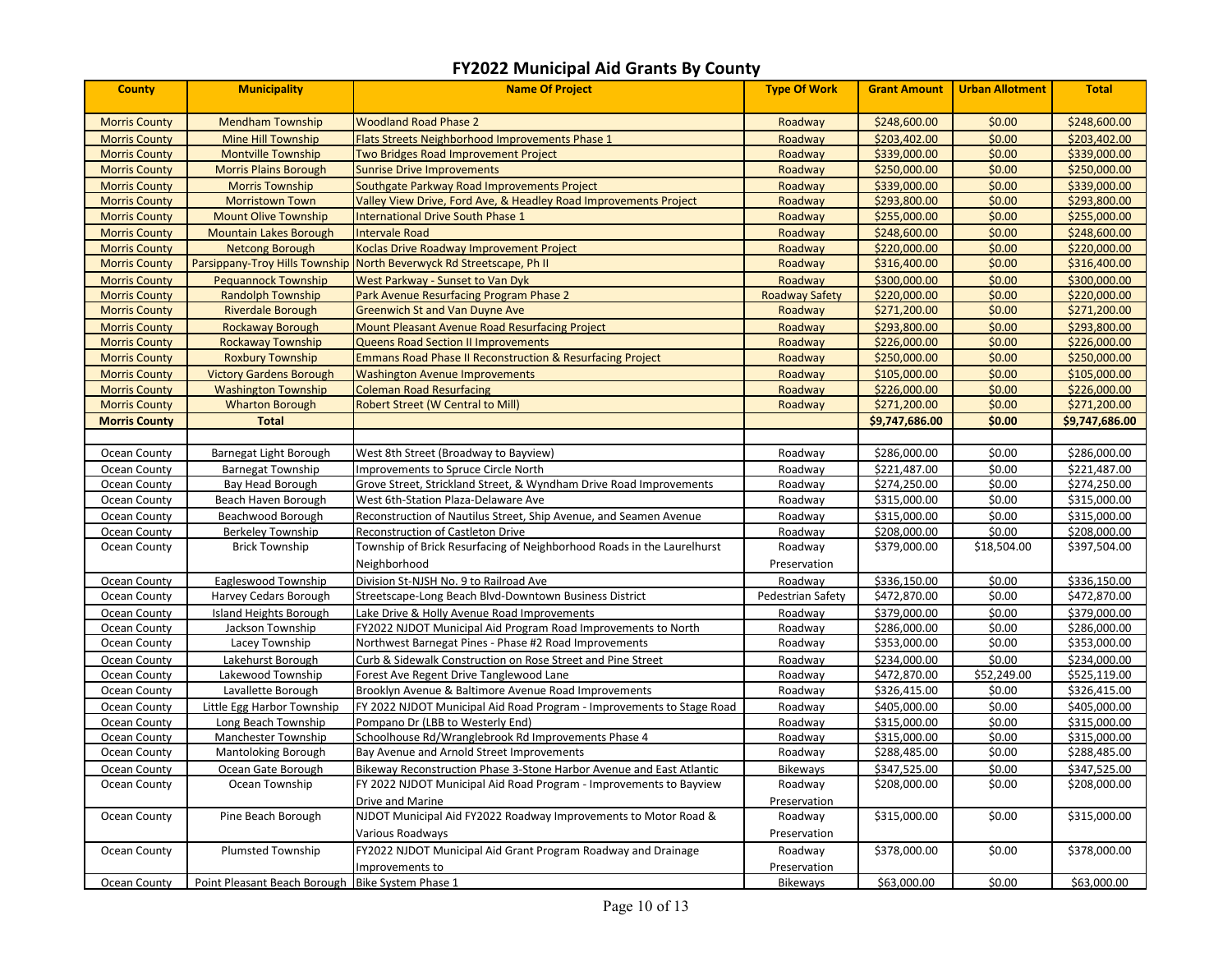| <b>County</b>          | <b>Municipality</b>          | <b>Name Of Project</b>                                                   | <b>Type Of Work</b>    | <b>Grant Amount</b> | <b>Urban Allotment</b> | <b>Total</b>    |
|------------------------|------------------------------|--------------------------------------------------------------------------|------------------------|---------------------|------------------------|-----------------|
| Ocean County           | Point Pleasant Beach Borough | Dartmouth Ave, Richard Ave, Arbutus Ave Improvements                     | Roadway                | \$405,000.00        | \$0.00                 | \$405,000.00    |
| Ocean County           | Point Pleasant Borough       | Reconstruction of Summit Drive                                           | Roadway                | \$286,000.00        | \$0.00                 | \$286,000.00    |
| <b>Ocean County</b>    | Seaside Heights Borough      | Bay Boulevard (Ocean County Road 629) Road Improvements                  | Roadway                | \$391,585.00        | \$0.00                 | \$391,585.00    |
| Ocean County           | Seaside Park Borough         | Reconstruction & Elevation - Bayview Avenue (Phase 1)                    | Roadway                | \$315,000.00        | \$0.00                 | \$315,000.00    |
| Ocean County           | Ship Bottom Borough          | E. 25th St. - 10th St.                                                   | Roadway                | \$315,000.00        | \$0.00                 | \$315,000.00    |
| Ocean County           | South Toms River Borough     | Attison Avenue, Hummel Drive, and Parkway Boulevard Road Improvements    | Roadway                | \$260,000.00        | \$0.00                 | \$260,000.00    |
| Ocean County           | <b>Stafford Township</b>     | Breakers Dr-Gale Road-Outboard Avenue                                    | Roadway                | \$315,000.00        | \$0.00                 | \$315,000.00    |
| Ocean County           | Surf City                    | N. 8th St.-Barnegat Ave to Long Beach Blvd.                              | Roadway                | \$446,000.00        | \$0.00                 | \$446,000.00    |
| Ocean County           | <b>Toms River Township</b>   | Elevation of Mizzen Road, Pinta Court and Ship Court                     | Roadway                | \$379,000.00        | \$0.00                 | \$379,000.00    |
| Ocean County           | <b>Tuckerton Borough</b>     | Third Ave and Lake St                                                    | Roadway                | \$286,000.00        | \$0.00                 | \$286,000.00    |
| <b>Ocean County</b>    | <b>Total</b>                 |                                                                          |                        | \$10,892,637.00     | \$70,753.00            | \$10,963,390.00 |
|                        |                              |                                                                          |                        |                     |                        |                 |
| <b>Passaic County</b>  | <b>Bloomingdale Borough</b>  | <b>Orchard Street</b>                                                    | Roadway                | \$274,541.00        | \$0.00                 | \$274,541.00    |
| <b>Passaic County</b>  | <b>Clifton City</b>          | Maple Valley Neighborhood Curbs and Sidewalk Improvements                | Roadway                | \$542,400.00        | \$59,347.00            | \$601,747.00    |
| <b>Passaic County</b>  | <b>Haledon Borough</b>       | Haledon Road Resurfacing Program - Norwood Street, Willie Street, and    | Roadway                | \$474,600.00        | \$0.00                 | \$474,600.00    |
|                        |                              | <b>Sherwood Avenue</b>                                                   | Preservation           |                     |                        |                 |
| <b>Passaic County</b>  | <b>Hawthorne Borough</b>     | Improvements to Utter Avenue and 5th Avenue                              | Roadway                | \$373,700.00        | \$0.00                 | \$373,700.00    |
| <b>Passaic County</b>  | <b>Little Falls Township</b> | <b>Main Street Streetscape</b>                                           | <b>Quality of Life</b> | \$558,060.00        | \$0.00                 | \$558,060.00    |
| <b>Passaic County</b>  | North Haledon Borough        | <b>Overlook Avenue Section 2 Rehabilitation</b>                          | Mobility               | \$449,223.00        | \$0.00                 | \$449,223.00    |
| <b>Passaic County</b>  | <b>Passaic City</b>          | Dayton Ave, Hope Ave, Pine St., Gregory Ave, Benson Ave, Liberty St,     | Roadway                | \$644,100.00        | \$138,600.00           | \$782,700.00    |
|                        |                              | Columbia Ave and                                                         | Preservation           |                     |                        |                 |
| <b>Passaic County</b>  | <b>Paterson City</b>         | 2022 State Aid Road Resurfacing: 14th Ave, Chamberlain Ave, & Cliff St   | Roadway                | \$623,430.00        | \$631,565.00           | \$1,254,995.00  |
| <b>Passaic County</b>  | <b>Pompton Lakes Borough</b> | Lincoln Ave Roadway Project - Phase 2                                    | Roadway                | \$440,700.00        | \$0.00                 | \$440,700.00    |
| <b>Passaic County</b>  | <b>Prospect Park Borough</b> | North 11th Street Improvements                                           | Roadway                | \$311,844.00        | \$0.00                 | \$311,844.00    |
| <b>Passaic County</b>  | <b>Ringwood Borough</b>      | Stonetown Road - Roadway Improvements                                    | Roadway                | \$474,600.00        | \$0.00                 | \$474,600.00    |
| <b>Passaic County</b>  | <b>Totowa Borough</b>        | Cumberland Ave., Hamilton Trail, and Stirling Terr. Improvements Project | Roadway                | \$307,100.00        | \$0.00                 | \$307,100.00    |
| <b>Passaic County</b>  | <b>Wanaque Borough</b>       | Doty Road, Greenwood Avenue, Brook Street-Pierce Avenue Street           | Roadway                | \$340,000.00        | \$0.00                 | \$340,000.00    |
|                        |                              | <b>Improvements</b>                                                      | Preservation           |                     |                        |                 |
| <b>Passaic County</b>  | <b>Wayne Township</b>        | <b>Nellis Drive Resurfacing MA FY 2022</b>                               | Roadway                | \$440,700.00        | \$0.00                 | \$440,700.00    |
| <b>Passaic County</b>  | <b>West Milford Township</b> | <b>Germantown Road - Section 1</b>                                       | Roadway                | \$332,000.00        | \$0.00                 | \$332,000.00    |
| <b>Passaic County</b>  | <b>Woodland Park Borough</b> | <b>Browertown Road Streetcape Project</b>                                | <b>Quality of Life</b> | \$373,700.00        | \$0.00                 | \$373,700.00    |
| <b>Passaic County</b>  | <b>Total</b>                 |                                                                          |                        | \$6,960,698.00      | \$829,512.00           | \$7,790,210.00  |
|                        |                              |                                                                          |                        |                     |                        |                 |
| Salem County           | Alloway Township             | Pierson Road Section III Resurfacing                                     | Roadway                | \$161,000.00        | \$0.00                 | \$161,000.00    |
| Salem County           | Carneys Point Township       | ves Avenue Roadway Improvements                                          | Roadway                | \$171,000.00        | \$0.00                 | \$171,000.00    |
| Salem County           | Elsinboro Township           | Schrier Avenue/Yerkes Lane/Shad Roe Lane Reconstruction                  | Roadway                | \$181,000.00        | \$0.00                 | \$181,000.00    |
| Salem County           | Lower Alloways Creek         | Silver Lake Road Resurfacing                                             | Roadway                | \$171,000.00        | \$0.00                 | \$171,000.00    |
| Salem County           | Mannington Township          | Mannington Yorktown Road Phase I Resurfacing                             | Roadway                | \$202,979.00        | \$0.00                 | \$202,979.00    |
| Salem County           | <b>Oldmans Township</b>      | New Road Resurfacing                                                     | Roadway                | \$161,000.00        | \$0.00                 | \$161,000.00    |
| Salem County           | Penns Grove Borough          | Penn Street Resurfacing-Phase IV                                         | Roadway                | \$40,050.00         | \$21,477.00            | \$61,527.00     |
| Salem County           | Pennsville Township          | East Pittsfield Street Roadway Improvements                              | Roadway                | \$191,000.00        | \$0.00                 | \$191,000.00    |
| Salem County           | <b>Quinton Township</b>      | Lake Avenue Section II Reconstruction                                    | Roadway                | \$191,000.00        | \$0.00                 | \$191,000.00    |
| Salem County           | Salem City                   | Reconstruction of Smith Street                                           | Roadway                | \$191,000.00        | \$25,574.00            | \$216,574.00    |
| <b>Salem County</b>    | Total                        |                                                                          |                        | \$1,661,029.00      | \$47,051.00            | \$1,708,080.00  |
|                        |                              |                                                                          |                        |                     |                        |                 |
| <b>Somerset County</b> | <b>Bedminster Township</b>   | <b>Clucas Brook Road Neighborhood Improvements</b>                       | Roadway                | \$379,500.00        | \$0.00                 | \$379,500.00    |
| <b>Somerset County</b> | <b>Bernards Township</b>     | Keats Road, Highland Avenue, and Thackeray Drive Improvements            | Roadway                | \$285,000.00        | \$0.00                 | \$285,000.00    |
| <b>Somerset County</b> | <b>Bernardsville Borough</b> | <b>Bernards Avenue Improvements</b>                                      | Roadway                | \$300,000.00        | \$0.00                 | \$300,000.00    |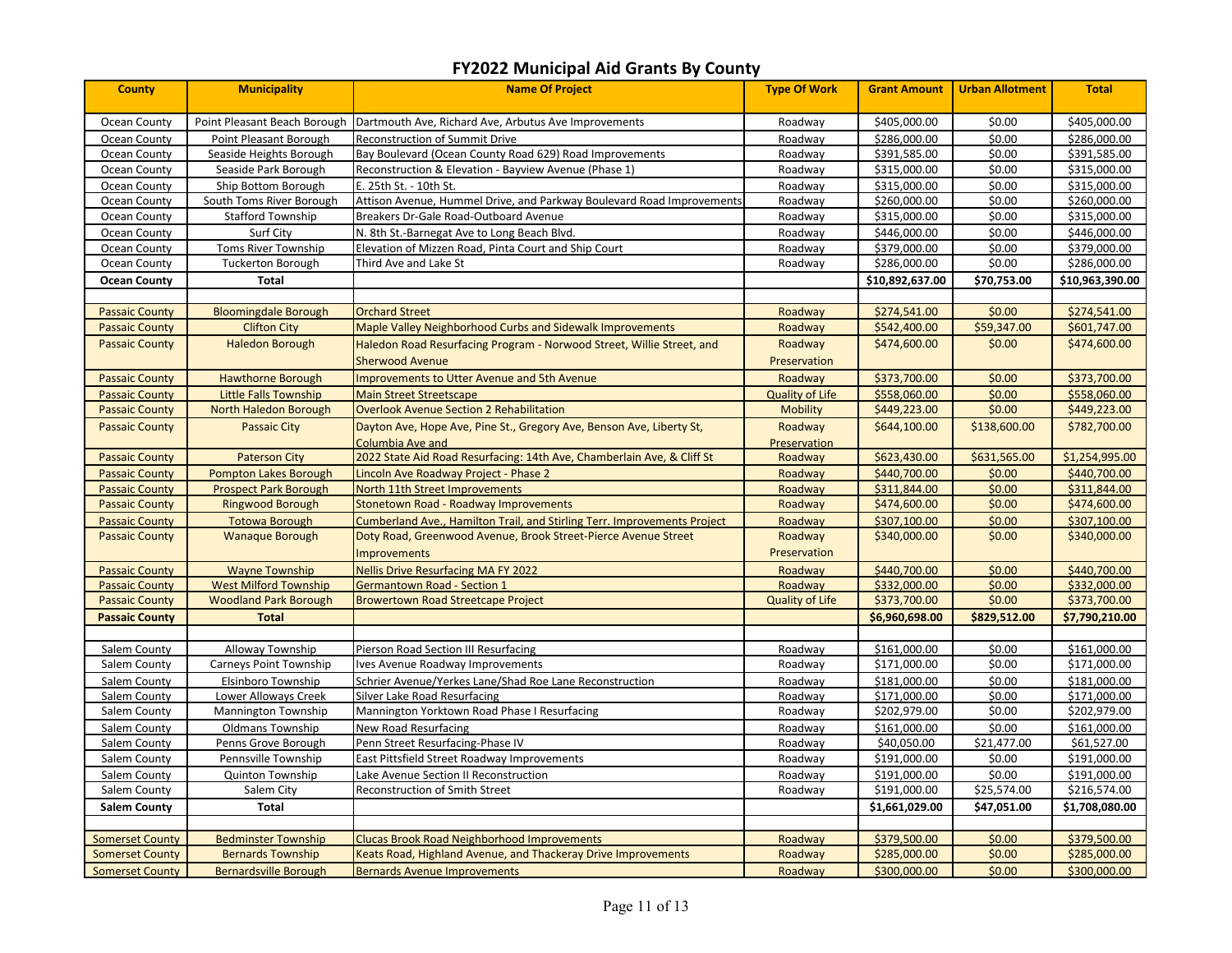| <b>County</b>          | <b>Municipality</b>              | <b>Name Of Project</b>                                                                   | <b>Type Of Work</b>      | <b>Grant Amount</b> | <b>Urban Allotment</b> | <b>Total</b>   |
|------------------------|----------------------------------|------------------------------------------------------------------------------------------|--------------------------|---------------------|------------------------|----------------|
| <b>Somerset County</b> | <b>Bound Brook Borough</b>       | The Rehabilitation of West Second Street From Tea Street (County Road<br>687) to LaMonte | Roadway<br>Preservation  | \$442,500.00        | \$0.00                 | \$442,500.00   |
| <b>Somerset County</b> | <b>Bridgewater Township</b>      | <b>Rolling Hills Road Improvement Project</b>                                            | Roadway                  | \$442,500.00        | \$0.00                 | \$442,500.00   |
| <b>Somerset County</b> | Far Hills Borough                | DeMun Place and Dumont Road Improvements Project                                         | Roadway                  | \$209,510.00        | \$0.00                 | \$209,510.00   |
| <b>Somerset County</b> | <b>Franklin Township</b>         | DeMott Lane Resurfacing (Amwell Rd to New Brunswick Rd)                                  | Roadway                  | \$348,000.00        | \$0.00                 | \$348,000.00   |
| <b>Somerset County</b> | <b>Green Brook Township</b>      | Top of the World Milling and Paving Phase 1                                              | Roadway                  | \$411,000.00        | \$0.00                 | \$411,000.00   |
| <b>Somerset County</b> | <b>Hillsborough Township</b>     | <b>Amsterdam Drive Phase 2</b>                                                           | Roadway                  | \$476,801.00        | \$0.00                 | \$476,801.00   |
| <b>Somerset County</b> | <b>Manville Borough</b>          | Knopf Street Improvements - Phase 2                                                      | <b>Pedestrian Safety</b> | \$348,000.00        | \$0.00                 | \$348,000.00   |
| <b>Somerset County</b> | <b>Millstone Borough</b>         | 2022 Heritage Park Trail Project                                                         | <b>Bikeways</b>          | \$120,844.00        | \$0.00                 | \$120,844.00   |
| <b>Somerset County</b> | <b>Montgomery Township</b>       | <b>Orchard Road Improvements</b>                                                         | Roadway                  | \$379,500.00        | \$0.00                 | \$379,500.00   |
| <b>Somerset County</b> | <b>North Plainfield Borough</b>  | Jackson Avenue Improvements-NJDOT 2022                                                   | Roadway                  | \$442,500.00        | \$0.00                 | \$442,500.00   |
| <b>Somerset County</b> | <b>Raritan Borough</b>           | Improvements to Colby Ave, Berwick St & Arnold Ave                                       | Roadway                  | \$316,500.00        | \$0.00                 | \$316,500.00   |
| <b>Somerset County</b> | <b>Rocky Hill Borough</b>        | Montgomery Avenue Improvement Project                                                    | Roadway                  | \$300,000.00        | \$0.00                 | \$300,000.00   |
| <b>Somerset County</b> | Somerville Borough               | 2022 Road Improvement Program including Brookside Ave., East & West                      | Roadway                  | \$394,000.00        | \$0.00                 | \$394,000.00   |
|                        |                                  | Orchard St. and                                                                          | Preservation             |                     |                        |                |
| <b>Somerset County</b> | South Bound Brook Borough        | Improvements to Alexander Avenue, Cedar Street, and Garfield Avenue                      | Roadway                  | \$316,500.00        | \$0.00                 | \$316,500.00   |
| <b>Somerset County</b> | <b>Warren Township</b>           | King George Road - Phase 2                                                               | Roadway                  | \$237,000.00        | \$0.00                 | \$237,000.00   |
| <b>Somerset County</b> | <b>Watchung Borough</b>          | Improvements to Johnston Drive, Scott Drive & Old Somerset Road                          | Roadway                  | \$348,000.00        | \$0.00                 | \$348,000.00   |
| <b>Somerset County</b> | <b>Total</b>                     |                                                                                          |                          | \$6,497,655.00      | \$0.00                 | \$6,497,655.00 |
|                        |                                  |                                                                                          |                          |                     |                        |                |
| <b>Sussex County</b>   | Andover Township                 | Old Creamery Road Improvements                                                           | Roadway                  | \$150,000.00        | \$0.00                 | \$150,000.00   |
| <b>Sussex County</b>   | Branchville Borough              | Rossmore Ave. - Sec. II & Prospect St. South - Sec. II Resurfacing                       | Roadway                  | \$165,100.00        | \$0.00                 | \$165,100.00   |
| <b>Sussex County</b>   | <b>Byram Township</b>            | <b>Tamarack Road Improvements</b>                                                        | Roadway                  | \$190,500.00        | \$0.00                 | \$190,500.00   |
| <b>Sussex County</b>   | Frankford Township               | Fox Hill Road-Sec. I Resurfacing                                                         | Roadway                  | \$177,800.00        | \$0.00                 | \$177,800.00   |
| <b>Sussex County</b>   | Franklin Borough                 | Maple Road                                                                               | Roadway                  | \$141,000.00        | \$0.00                 | \$141,000.00   |
| <b>Sussex County</b>   | Fredon Township                  | Phil Hardin Road - Sec. II Resurfacing                                                   | Roadway                  | \$129,945.00        | \$0.00                 | \$129,945.00   |
| <b>Sussex County</b>   | Green Township                   | Creek Road - Section 1 Improvements                                                      | Roadway                  | \$203,200.00        | \$0.00                 | \$203,200.00   |
| <b>Sussex County</b>   | Hamburg Borough                  | Hamilton St, Lawrence St, & Linwood Ave Resurfacing Project                              | Roadway                  | \$160,000.00        | \$0.00                 | \$160,000.00   |
| <b>Sussex County</b>   | Hampton Township                 | Church Road Resurfacing                                                                  | Roadway                  | \$153,000.00        | \$0.00                 | \$153,000.00   |
| <b>Sussex County</b>   | <b>Hardyston Township</b>        | Scenic Lakes Road Phase I                                                                | Roadway Safety           | \$129,945.00        | \$0.00                 | \$129,945.00   |
| <b>Sussex County</b>   | Hopatcong Borough                | Hopatchung Road and Belle Avenue Resurfacing Project                                     | Roadway                  | \$203,200.00        | \$0.00                 | \$203,200.00   |
| <b>Sussex County</b>   | Lafayette Township               | Snover Road Phase 1                                                                      | Roadway                  | \$141,000.00        | \$0.00                 | \$141,000.00   |
| <b>Sussex County</b>   | Montague Township                | New Mashipacong Road - Sec. III Resurfacing                                              | Roadway                  | \$190,500.00        | \$0.00                 | \$190,500.00   |
| <b>Sussex County</b>   | Newton Town                      | E Clinton St., Lawnwood Ave., & Nelson St. Resurfacing                                   | Roadway                  | \$190,500.00        | \$0.00                 | \$190,500.00   |
| <b>Sussex County</b>   | Ogdensburg Borough               | Plant Street Improvements Phase II                                                       | Roadway                  | \$165,100.00        | \$0.00                 | \$165,100.00   |
| <b>Sussex County</b>   | Sandyston Township               | Flatbrook Rd. - Sec. V Resurfacing                                                       | Roadway                  | \$165,100.00        | \$0.00                 | \$165,100.00   |
| <b>Sussex County</b>   | Sparta Township                  | Houses Corner Road Improvements Project                                                  | Roadway                  | \$153,000.00        | \$0.00                 | \$153,000.00   |
| <b>Sussex County</b>   | Stanhope Borough                 | Sagamore Rd and Spencer St Improvements                                                  | Roadway                  | \$141,000.00        | \$0.00                 | \$141,000.00   |
| <b>Sussex County</b>   | <b>Stillwater Township</b>       | Mt. Benevolence Road Section I                                                           | Roadway                  | \$160,000.00        | \$0.00                 | \$160,000.00   |
| <b>Sussex County</b>   | Sussex Borough                   | Brookside Avenue and Ley Place Road Improvements                                         | Roadway                  | \$121,174.00        | \$0.00                 | \$121,174.00   |
| <b>Sussex County</b>   | Vernon Township                  | Old Coach Road / Pleasant Valley Dr Improvements                                         | Roadway                  | \$203,200.00        | \$0.00                 | \$203,200.00   |
| <b>Sussex County</b>   | <b>Wantage Township</b>          | Central School Road Sec. III Resurfacing                                                 | Roadway                  | \$153,000.00        | \$0.00                 | \$153,000.00   |
| <b>Sussex County</b>   | Total                            |                                                                                          |                          | \$3,587,264.00      | \$0.00                 | \$3,587,264.00 |
|                        |                                  |                                                                                          |                          |                     |                        |                |
| <b>Union County</b>    | <b>Berkeley Heights Township</b> | <b>Improvements to Kline Place and Fickler Place</b>                                     | Roadway                  | \$410,000.00        | \$0.00                 | \$410,000.00   |
| <b>Union County</b>    | <b>City of Plainfield</b>        | West End Avenue and Grant Avenue Roadway Resurfacing                                     | Roadway                  | \$425,000.00        | \$128,437.00           | \$553,437.00   |
| <b>Union County</b>    | <b>Clark Township</b>            | Mildred Terrace and Brentwood Road Improvements-NJDOT 2022                               | Roadway                  | \$443,000.00        | \$0.00                 | \$443,000.00   |
| <b>Union County</b>    | <b>Cranford Township</b>         | <b>Spruce Street Cranford</b>                                                            | Roadway                  | \$424,000.00        | \$0.00                 | \$424,000.00   |